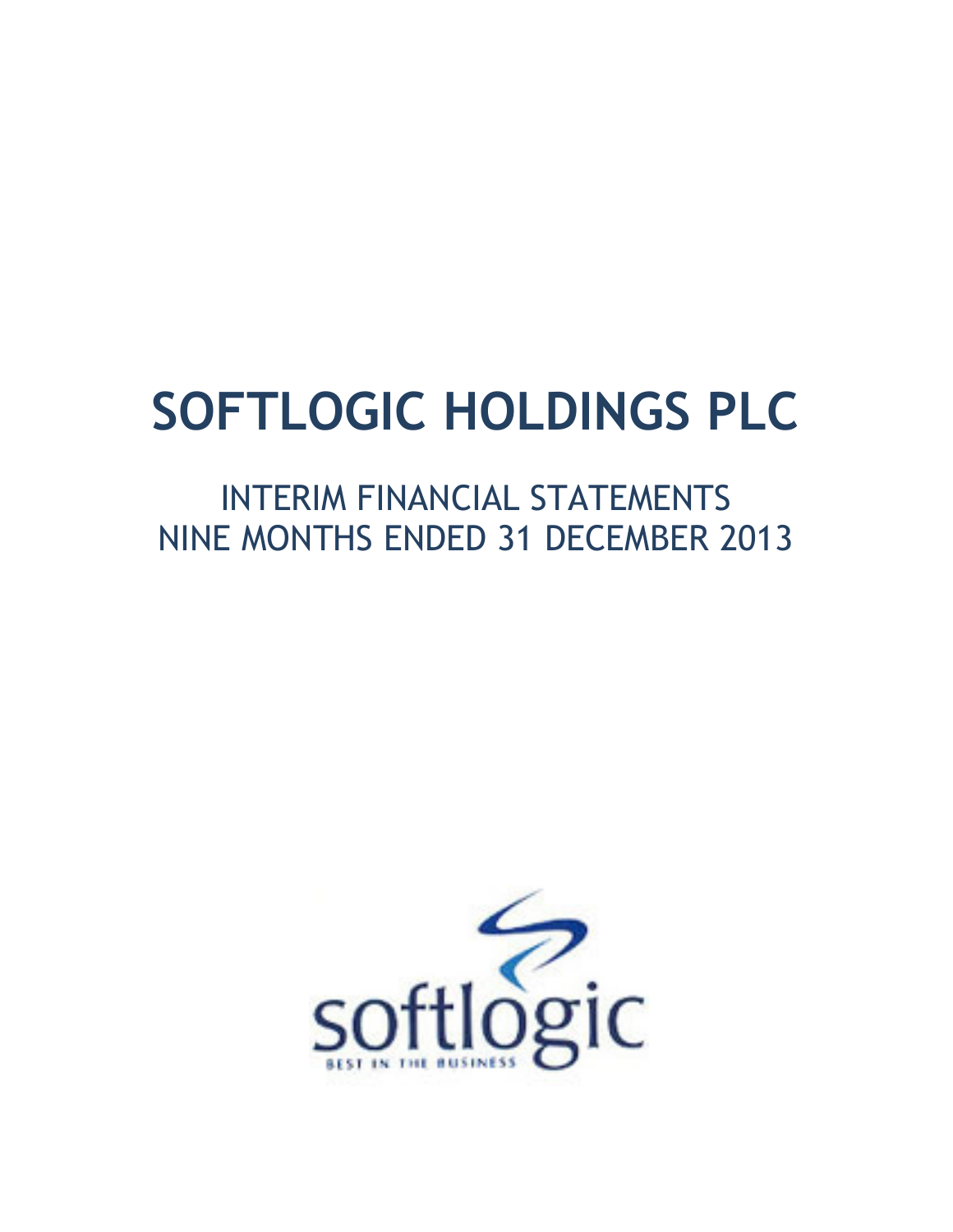### Dear Shareholders,

I am pleased to report the third quarter performance of FY 2013/2014. Aggregate revenue was up for the nine months ended December 2013 crossing Rs. 21.7 Bn mark reporting a strong growth of 14.3% YoY whilst the third quarter results recorded an increase in revenue to Rs. 7.6 Bn (up 11.4% YoY). Healthcare Services maintained its dominant contributory position to the consolidated topline followed by Retail, Financial Services and ICT segments respectively. Topline was buoyed due to business growth relating to the festive season coming into full swing; sales growth generally outperforms budgetary expectations during the months of Nov-Dec, and Mar-Apr which chiefly the two seasons for the year. Also, branch expansion, product/brand acquisitions/ development and aggressive sales efforts also assisted business growth. Insurance and healthcare sectors particularly demonstrated business growth stemming from insurance renewals crystalising during the year-end whereas, in the healthcare sector, medical insurance claims augment business growth for a similar reason. Positive performance was reported across all our business segments with the Finance cluster reporting exceptional results followed by strong performance in healthcare and Retail, which was boosted by the seasonal swing. The ICT sector continued on a positive note with the execution of lucrative hardware solutions contracts.

Cumulative Net Profit for the period ending 31<sup>st</sup> December 2013 recorded over a three-fold YoY growth to Rs. 803.1 Mn whilst the quarter made Rs. 559 Mn reporting a near two-fold YoY growth.

Gross Profit of the Group for the quarter under review increased by 32.5% YoY to Rs. 2.8 Bn taking the cumulative Gross Profit for the three quarters to Rs. 7.4 bn (up 22.7% YoY improvement). Hence, there was a notable improvement in Gross Profit Margins during the quarter by nearly 600 basis points YoY. Operating Profit for the cumulative period under

discussion recorded a 19.8% YoY growth to Rs. 2.4 Bn whilst Rs. 968.5 Mn was reported for the quarter.

The external environment proved benign for the Group with falling interest rates and stabilization of the exchange rates. The Rupee strengthened against the US Dollar during the quarter. December monthly rate settled down to Rs. 130.83 from Rs. 132.47 in September 2013. This was a fillip to our import oriented segments -- Retail and ICT. AWPLR closed the December quarter at 9.88% whilst closing at 11.94% for 2QFY14. This had an impact on performance with saving noted in financial costs. With financial costs reducing the benefits could be passed down to the end consumer thereby absorbing margin pressures and assisting Group's topline growth momentum. Our business model is predicated on lower financial costs given the Group's strong EBIDTA generation as opposed to more expensive alterative quasi capital financing instruments to finance growth and enhance profits. Finance expenses reduced to Rs. 603 Mn which is 43.4% YoY during the third quarter of the year under discussion whilst the cumulative finance cost eased 15% YoY to Rs.2 Bn. As such, the Group's cumulative PBT was Rs. 1 Bn, a remarkable 166.5% YoY growth after the quarter under analysis saw a 168.9% YoY improvement to Rs. 682.6 Mn.

Our quest for more retail space continues encouraged by the positive results reported by our most recent brand/branch expansions. Softlogic Brands (Pvt) Ltd is looking forward to the opening of a flagship store of French Connection -- 'FCUK' -- in the upcoming period. Besides, the opening of BURGER KING® was a resounding success with the three restaurants being visible in a big way in the metropolis. Plans are ahead to expand Burger King's franchise in the forthcoming months. Our accelerated expansion mode for our Consumer Electronics division is well under control targeting 200 by  $31<sup>st</sup>$  March 2013. The expansion focuses primarily on less costly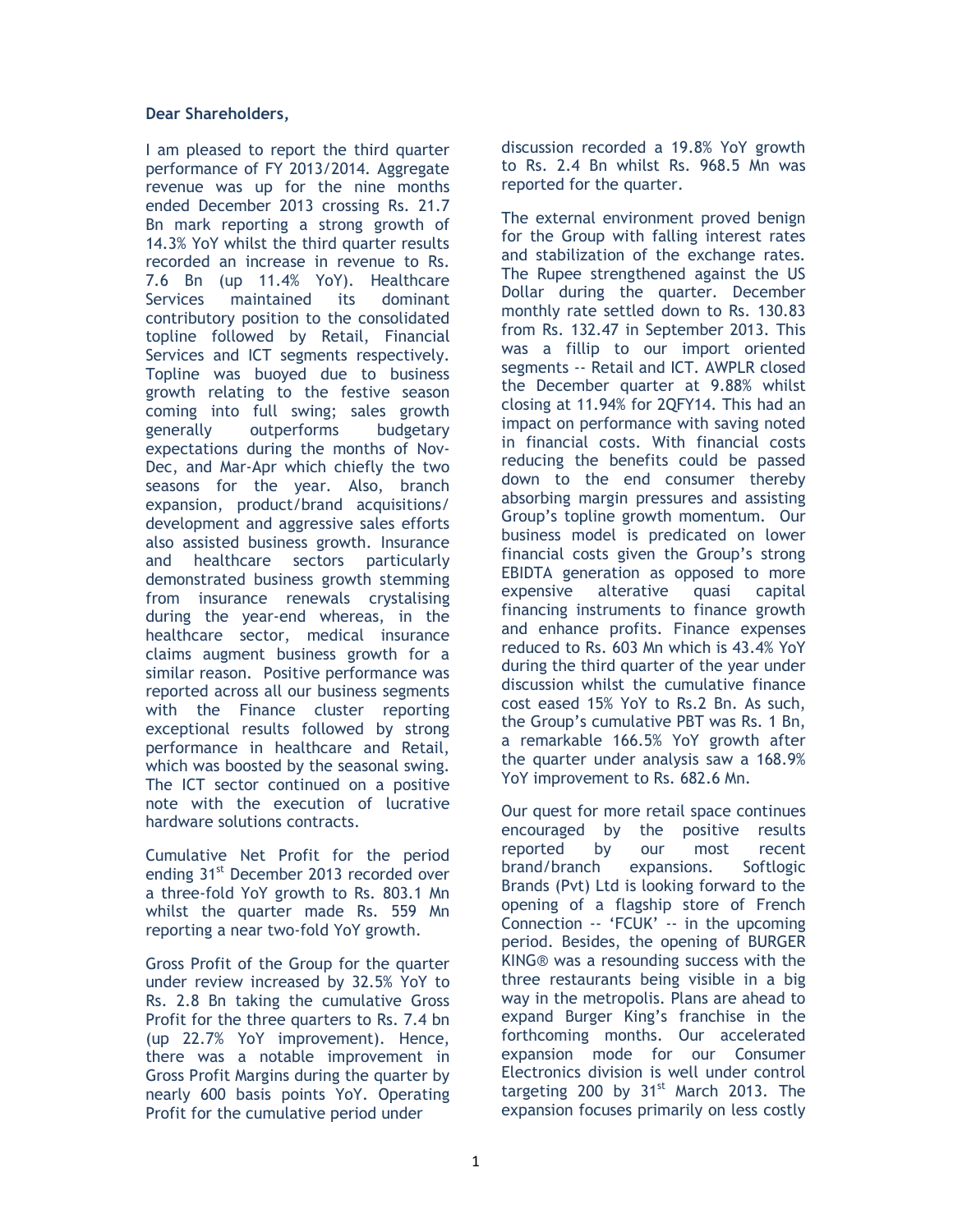small-format showrooms outside the Western province and hence makes the expansion target more realistic and financially viable. The 173rd showroom was opened in the Jaffna Peninsula in January 2014. The Branded Apparel Division continued its induction of world's renowned fashion brands adding 'Splash' to its authorized franchise list. The high street Middle Eastern fashion house marked its identity in Sri Lanka with Softlogic at K-Zone, Ja-ela. Your Extending our mini departmental store concept, we are also looking to house our premier apparel brands along with our fast food franchise at the upmarket shopping arcade located in the refurbished former Auditor General's Building.

A dedicated Apple Service Centre was launched in February consequent to Softlogic Information Technologies being appointed as the Authorized Service Provider and Distributor for Apple products in Sri Lanka.

Our Finance cluster has crafted groundbreaking equity/ debt instruments with renowned global agencies such as the IFC, DEG and FMO. Softlogic Finance PLC announced a deal with GuarantCo, a multilateral orgainisation, physically based in UK, which would be guaranteeing the issuance of Softlogic Finance Debentures. The transaction will become a 'AAA' rating for the debenture issue making Softlogic Finance Debenture issue the first ever 'AAA' rated debenture to be listed on the Colombo Stock Exchange.

### Information & Communication **Technology**

Information & Communication Technology sector's revenue continued recording a modest growth rate of 9% YoY during the 1-3QFY14 thus reflecting a strong contribution of 21% to the Group topline

with the sector's quarterly revenue improving 8.3% YoY to Rs. 1.5 Bn. Operational Profit for the cumulative period was reported at Rs. 534.8 Mn (up 7.2% YoY). ICT cluster's contribution to the Group PAT was 24.3% after adding in Rs. 195.1 Mn for the cumulative period under discussion. Smart phone sales continued to grow adding to the total sales of the communications division.

The IT business has been moving forward successfully. The business is now diversifying its focus beyond end-user computing towards enterprise computing. We provide nearly 50%-60% of storage business to EMC, the largest storage supplier in the country. We also tied up with EMC and Lenovo for the back-up recovery system space. A number of contracts have already been struck for this solution. We are targeting the enduser computing via Lenovo and Apple. Considerable effort has been expended in Continuous Professional Development (CPD) for corporate software security solution.

### **Leisure**

The hotel project at Bentota -- Centara Ceysands Luxury Resort & Spa – is nearing its completion. This new resort, situated in idyllic location with a blend of luxury and unprecedented style, will open its doors for external guests in April 2014; hence this would add to the Group's consolidated performance in FY14/15E.

Construction of Movenpick city hotel is progressing as per the envisaged time lines. With the completion of the transfer floor at Level 6 as of 10th of February, the target date for opening the 5 star hotel remains on course - Sep15.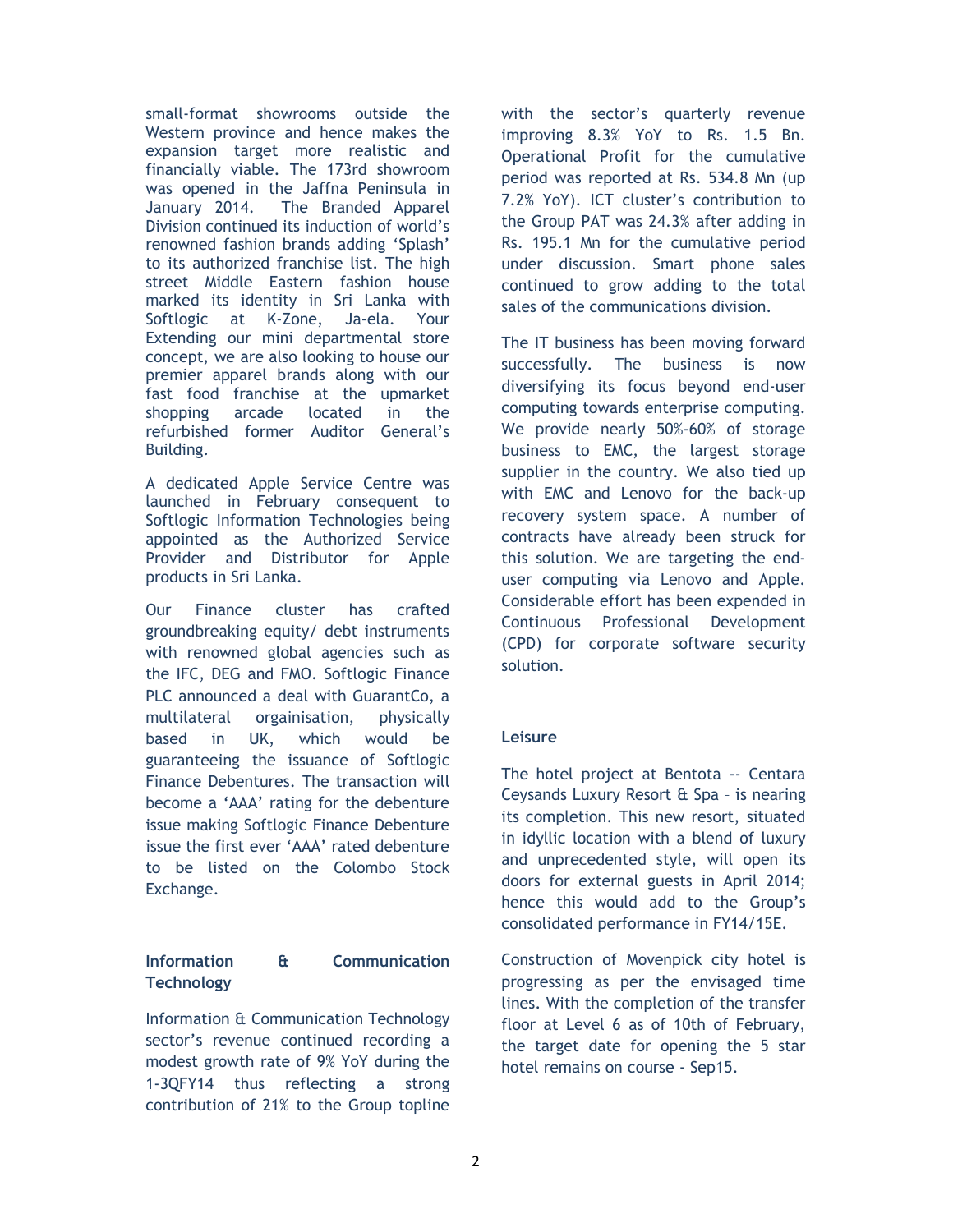### Retail

Retail sector continued its growth in terms of business volumes as well as profitability during the period under review. New brand and branch sales coupled with the seasonal effect drove the Retail sector's revenue to cross Rs. 2 Bn (up 8.4% YoY) for the third quarter of FY 2013/ 2014 whilst the cumulative retail sector sales improved a by 14.4% to Rs. 5.7 Bn. The sector maintained its contribution at 26% to the Group's topline. Sector's third quarterly operating profit reported Rs. 224.1 Mn, down by a marginal 2% YoY. This is due to the increased administrative and distribution cost increasing in line with the Company's expansion plans. However, cumulative Operating Profit of the sector was up 23.8% YoY improving to Rs. 690.7 Mn. Retail sector's profitability remained strong with an aggregate PAT of Rs. 412.2 Mn during the FY 2013/ 14 (up 61.4% YoY) after the 3QFY14 reported a PAT of Rs. 177 Mn (Vs. Rs. 76 Mn in the comparative period). Declining interest rate added to the cluster's performance supporting its Hire Purchase financing power.

Suffice it is to say, with the implication of the new VAT law restricting the retail industry's overall exemption of sales for qualifying items the retail industry is unsure as to how to treat the negative impact arising from this without affecting consumer demand. Industry as a whole has appealed to the authorities in this instance, otherwise, the future of the consumer electronics and durables segment may find it increasingly difficult operate should these warning go unheeded.

### Automobile

The automobile sector is through a challenging phase until such a time the removal of those selective duty waivers is instituted. However, we are now focusing in related diversification to overcome the systemic challenges. The appointment of an experienced CEO with strong global automotive background in both Sales & after-Sales for those globally leading automobile brands is one step forward for the segment to reach the next level of operational potential. Plans are underway to work with Softlogic Finance to support the financing side of customers, reorganization of service and spare-part operations, appointment of an island wide Service & Parts network and moving into a state-of-the-art 3S facility (Sales, Service & Spare Parts); the latter which is expected to be fast tracked. This facility will be one of the most modern automotive facilities in Asia, built entirely to FORD's global corporate identity (CI) standards. We have also now initiated 'Softlogic Rent-a-Car business under the automobile banner with reorganization of our service operations.

### Financial Services

Financial Services recorded remarkable growth during 3QFY14 recording a 29% YoY quarterly increase in topline to Rs. 1.9 Bn taking the cumulative topline to Rs. 5.4 Bn (up 34% YoY). The sector's contribution to Group topline stood strong at 25%. Performance during the quarter, a PAT of Rs. 356.5 Mn (over twofold YoY growth), was a major turnaround to the sector's cumulative bottom line status which recovered from losses during the first half of FY 2013/ 2014 to a cumulative PAT of Rs. 56.7 Mn.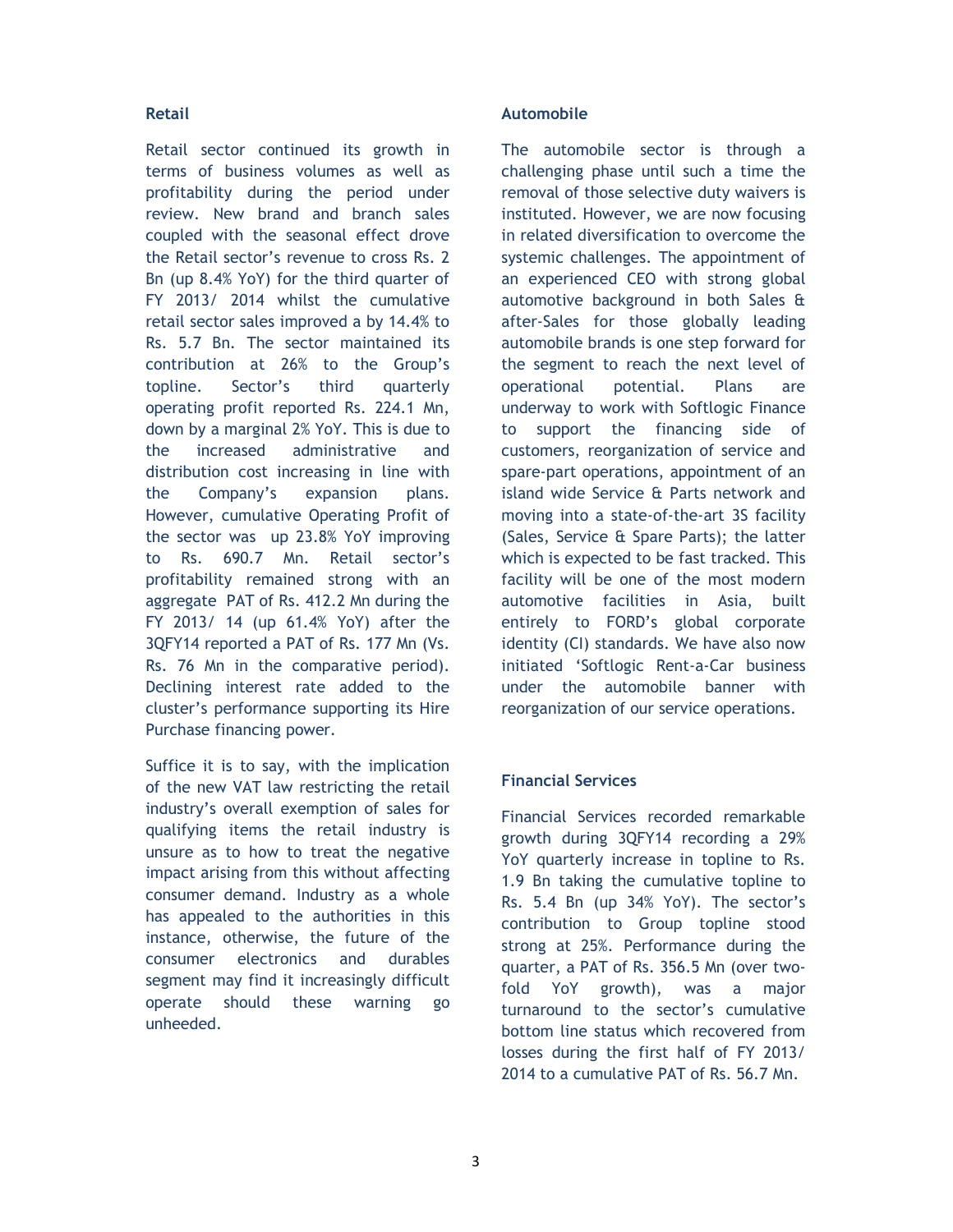Asian Alliance Insurance PLC's performance deserves a special applause as it continued to outperform industry growth rates. Its strong sales effort in capturing new business eclipsed yet another milestone, with new business crossing the Rs. 1 Bn mark for Life Insurance segment. Average Client Value has reached Rs. 76,000 – the highest in the industry whilst YTD GWP for the company crossed Rs. 4 Bn. Non-Life business also continued to outperform the industry with an impressive top line growth of 31% YoY (Vs. industry average of 9%). Synergies of the Group continue to be exploited through branch expansion in collaboration with Softlogic Finance and Softlogic Retail.

Balanced growth also formed the cornerstone of Softlogic Finance, with the company recognizing impressive growth of 49% on Income earned up to 3QFY14, once again showcasing the tremendous potential for growth both in the company and in the industry. This also resulted in a 19% growth in assets of the company and thereby allowing it to move two places forward and achieve  $12<sup>th</sup>$  place in the industry in terms of asset size. Prudent and proactive measures taken during the period in review also resulted in minimization of the potential impact from both the depreciation of gold in the global markets as well as exposure to the domestic infrastructure sector, and combined with aggressive steps taken on recoveries and client management, allowed the company to maintain its profits for the period in question.

Softlogic Stockbrokers (Pvt) Ltd's performance saw slight improvement toward the latter part of the quarter in line with the Colombo bourse. However, we remain quite optimistic with the last quarter of the FY 2013/ 2014 with the renewed local investor confidence and notable improvement in local institutions activity in the stock market.

Consequent to solid performance at its subsidiaries, Softlogic Capital, the financial services sector's holding arm of the Group, reflecting commendable growth versus the loss reported during the comparative period. This comprehensive financial service portfolio is well positioned to continue on its platform of aggressive growth, leveraging on its accelerated growth in customer base acquired from diverse sectors of the overall Group. Total assets of the sector were Rs. 27.4 Bn as at 31st December 2013 and recorded an increase of 15% for the nine-month period compared with Rs. 23.8 Bn as at 31st March 2013.

### Healthcare Services

Healthcare Services continued its uninterrupted growth story with revenue contribution still dominant at 26% of the Group. Sector's revenue for the third quarter of FY 2013/ 14 neared Rs. 2 Bn growing 11.6% YoY whilst heaving the cumulative revenue to Rs. 5.7 Bn (up 10.9% YoY). The cumulative topline contributor position was led by Central Hospital Ltd whilst the bottom line ranking was strong with Asiri Hospital Holdings and Asiri Surgical Hospital following suit. The hospital chain witnessed strong performance in line with their business peak period during the latter of the calendar year when corporate medical insurance claims also crystalise. Contribution to the Group Operational Profits also held firmly at 62% for the cumulative period ended  $31<sup>st</sup>$ December 2013 to Rs. 1.5 Bn (up18.4%) whilst a growth rate of 31% YoY was reported during the quarter under review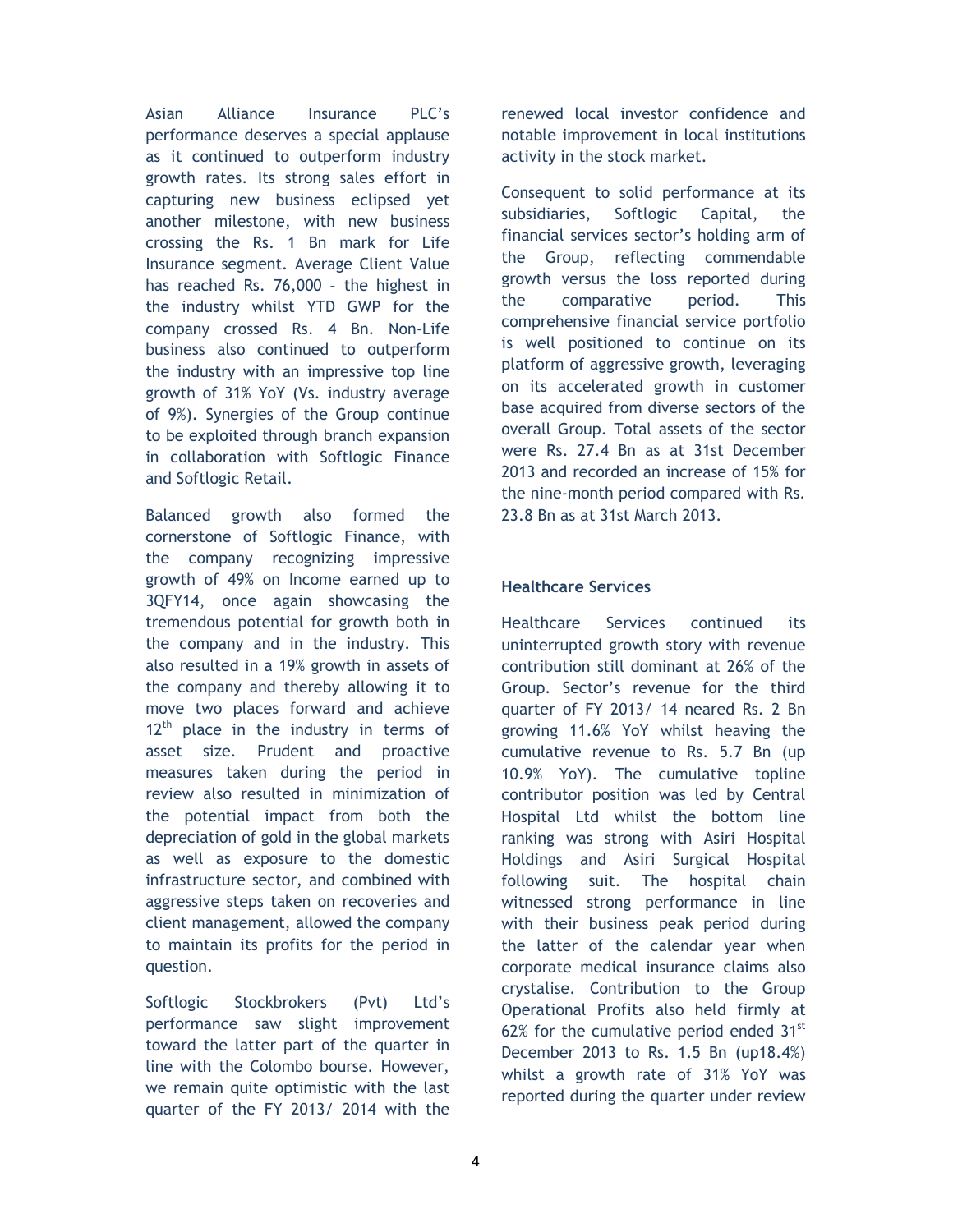to Rs. 492.3 Mn. The sector's profitability for the period ending December 2013 was Rs. 1 Bn, up 50.3% YoY whilst the quarter concluded with a 76% YoY growth to Rs. 363.9 Mn. Contribution from medical technology investments continued to improve margins. The management is quite confident of commissioning a Bone Marrow transplant unit at Central Hospital Limited during 4QFY14. Asiri Hospital Holdings acquired 37.4% stake in the Central Hospitals Ltd for a total consideration of Rs. 2.4 Bn from the hospital's private placement investors. Asiri Hospital Holdings now holds 90% effectively in the Central Hospitals Ltd. This assuredly would lead to further enhancement of Asiri group earnings and, hence, the overall Softlogic Holdings earnings, in the upcoming periods.

### Future Outlook

With the interest rate regime held tightly, which is expected to continue in accordance with market dynamics and other macro-economic factors such as growth in tourism, the Group's performance is expected to surge in the medium term notwithstanding the consolidation taking place across the sectors due to fiscal imperatives, and, for reasons of good commercial discipline, the streamlining of business operations based on capital return prerogatives.

-sgd-

Ashok Pathirage

Chairman 17 February 2014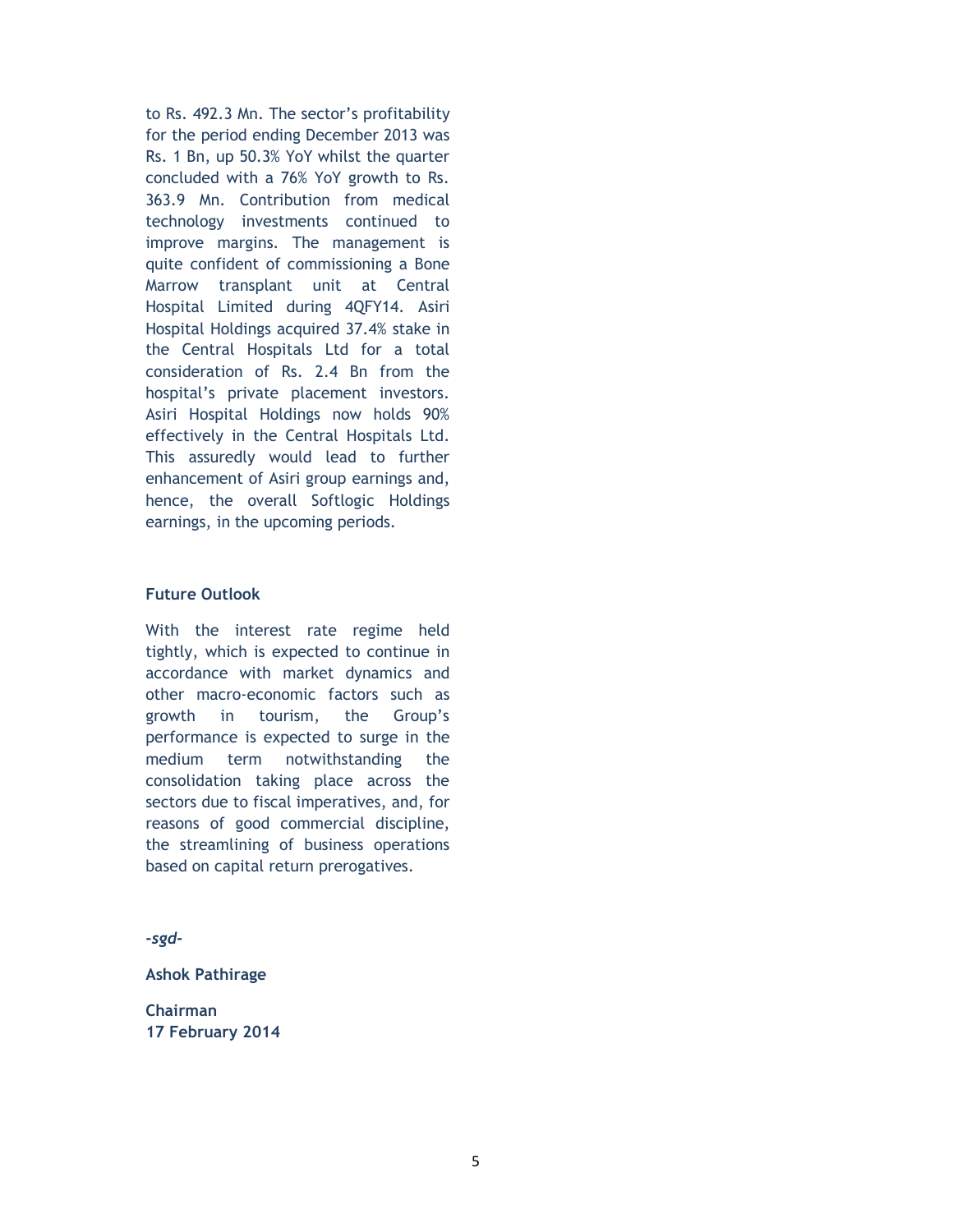### CONSOLIDATED INCOME STATEMENT

| <b>Audited</b><br>year ended<br>31-03-2013<br>Rs. |                                               | <b>Unaudited</b><br>09 months to<br>31-12-2013<br>Rs. | <b>Unaudited</b><br>09 months to<br>31-12-2012<br>Rs. | Change as<br>a<br>$\%$ | <b>Unaudited</b><br>03 months to<br>31-12-2013<br>Rs. | <b>Unaudited</b><br>03 months to<br>31-12-2012<br>Rs. | Change as<br>a<br>$\%$ |
|---------------------------------------------------|-----------------------------------------------|-------------------------------------------------------|-------------------------------------------------------|------------------------|-------------------------------------------------------|-------------------------------------------------------|------------------------|
| 25,360,636,147                                    | Revenue                                       | 21,738,485,882                                        | 19,015,565,150                                        | 14.32                  | 7,552,027,895                                         | 6,780,487,908                                         | 11.38                  |
| (17, 143, 556, 549)                               | Cost of sales                                 | (14, 315, 748, 981)                                   | (12, 966, 784, 800)                                   | 10.40                  | (4,765,217,369)                                       | (4,676,988,620)                                       | 1.89                   |
| 8,217,079,598                                     | <b>Gross profit</b>                           | 7,422,736,901                                         | 6,048,780,350                                         | 22.71                  | 2,786,810,526                                         | 2,103,499,288                                         | 32.48                  |
| 470,329,044                                       | Other operating income                        | 421,481,276                                           | 429,541,819                                           | (1.88)                 | 242,282,953                                           | 343, 324, 792                                         | (29.43)                |
| (1, 323, 911, 846)                                | Distribution expenses                         | (1,052,611,708)                                       | (855, 827, 997)                                       | 22.99                  | (353, 589, 703)                                       | (320, 475, 049)                                       | 10.33                  |
| (5,032,208,723)                                   | Administrative expenses                       | (4, 396, 547, 108)                                    | (3,623,626,123)                                       | 21.33                  | (1,706,981,928)                                       | (1, 216, 838, 923)                                    | 40.28                  |
| 2,331,288,073                                     | <b>Results from Operating Activities</b>      | 2,395,059,361                                         | 1,998,868,049                                         | 19.82                  | 968,521,848                                           | 909,510,108                                           | 6.49                   |
| 825,455,974                                       | Finance income                                | 628,722,826                                           | 744,090,966                                           | (15.50)                | 316,201,310                                           | 415,397,340                                           | (23.88)                |
| (2,754,633,185)                                   | Finance expenses                              | (2,013,911,368)                                       | (2,369,087,829)                                       | (14.99)                | (603, 037, 353)                                       | (1,066,475,689)                                       | (43.46)                |
| (1,929,177,211)                                   | <b>Net Finance Cost</b>                       | (1, 385, 188, 542)                                    | (1,624,996,863)                                       | (14.76)                | (286, 836, 043)                                       | (651, 078, 349)                                       | (55.94)                |
| 61,309,000                                        | Change in fair value of investment property   | 7,410,000                                             |                                                       | ×                      |                                                       |                                                       |                        |
| 20,823,707                                        | Share of profit of equity accounted investees | 8,273,133                                             | 10,958,034                                            | (24.50)                | 906,835                                               | (4, 579, 114)                                         | (119.80)               |
| 484, 243, 569                                     | Profit before tax                             | 1,025,553,952                                         | 384,829,220                                           | 166.50                 | 682,592,640                                           | 253,852,645                                           | 168.89                 |
| (293, 633, 128)                                   | Tax expense                                   | (222, 433, 575)                                       | (194, 315, 073)                                       | 14.47                  | (123, 573, 686)                                       | (50, 781, 716)                                        | 143.34                 |
| 190,610,441                                       | Profit for the Period                         | 803, 120, 377                                         | 190,514,147                                           | 321.55                 | 559,018,954                                           | 203,070,929                                           | 175.28                 |
|                                                   | Attributable to:                              |                                                       |                                                       |                        |                                                       |                                                       |                        |
| (338, 365, 963)                                   | Equity holders of the parent                  | 196,274,093                                           | (129, 777, 576)                                       | 251.24                 | 162,524,955                                           | 48,288,564                                            | (236.57)               |
| 528,976,404                                       | Non-controlling interest                      | 606,846,284                                           | 320, 291, 723                                         | 89.47                  | 396,493,999                                           | 154,782,365                                           | 156.16                 |
| 190,610,441                                       | Profit for the Period                         | 803, 120, 377                                         | 190,514,147                                           | 321.55                 | 559,018,954                                           | 203,070,929                                           | 175.28                 |
|                                                   |                                               |                                                       |                                                       |                        |                                                       |                                                       |                        |
| (0.44)                                            | Earnings per share - Basic                    | 0.25                                                  | (0.17)                                                |                        | 0.21                                                  | 0.06                                                  |                        |
| 0.30                                              | Dividend per share                            | 0.13                                                  | 0.30                                                  |                        | 0.13                                                  | $\blacksquare$                                        |                        |
|                                                   |                                               |                                                       |                                                       |                        |                                                       |                                                       |                        |

Note : Figures in brackets indicate deductions.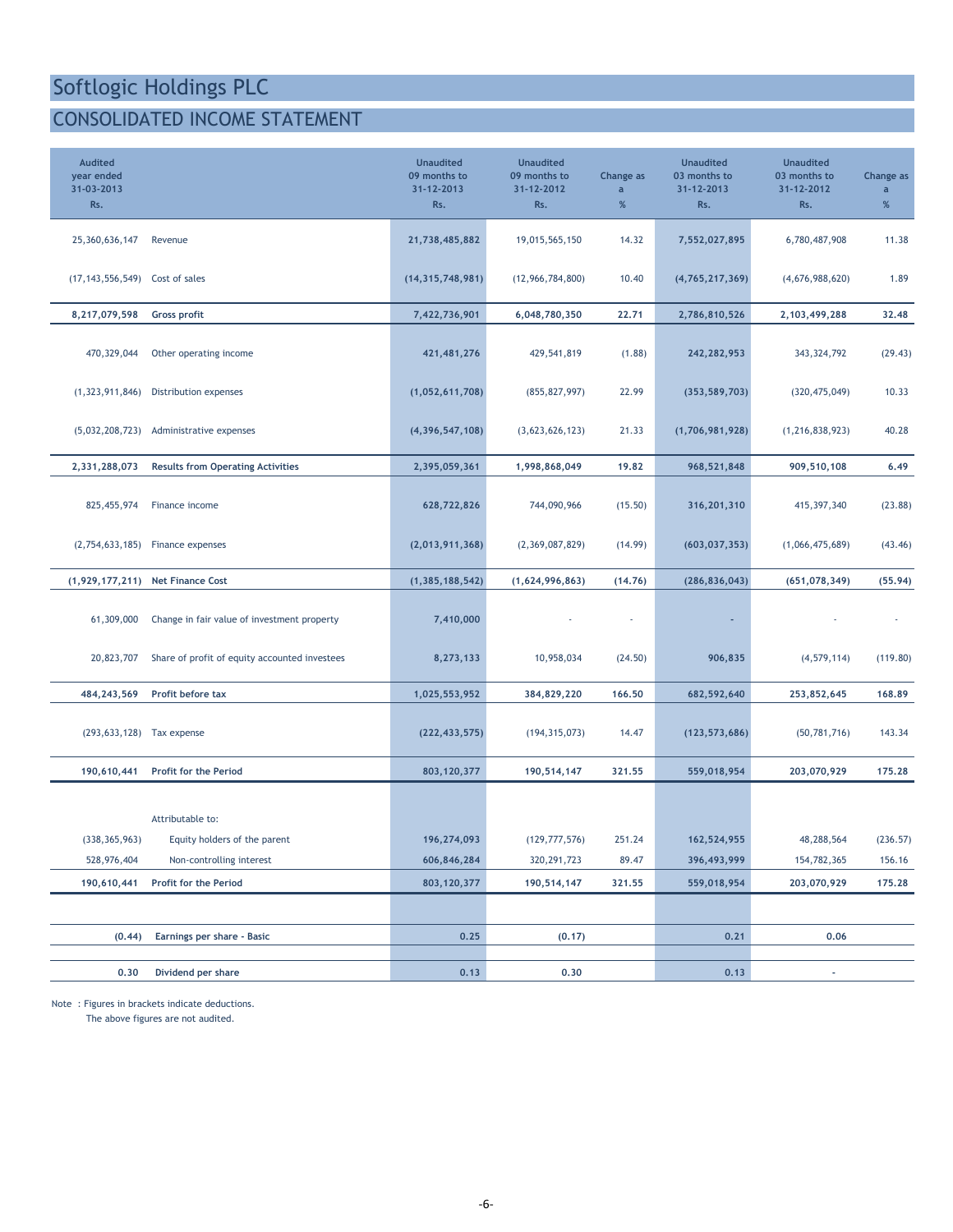### CONSOLIDATED STATEMENT OF COMPREHENSIVE INCOME

| <b>Audited</b><br>year ended<br>31-03-2013<br>Rs. |                                                          | <b>Unaudited</b><br>09 months to<br>31-12-2013<br>Rs. | <b>Unaudited</b><br>09 months to<br>31-12-2012<br>Rs. | Change<br>as a<br>$\%$ | <b>Unaudited</b><br>03 months to<br>31-12-2013<br>Rs. | <b>Unaudited</b><br>03 months to<br>31-12-2012<br>Rs. | Change as<br>a<br>% |
|---------------------------------------------------|----------------------------------------------------------|-------------------------------------------------------|-------------------------------------------------------|------------------------|-------------------------------------------------------|-------------------------------------------------------|---------------------|
| 190,610,441                                       | Profit for the period                                    | 803,120,377                                           | 190,514,147                                           | 321.55                 | 559,018,954                                           | 203,070,929                                           | 175.28              |
|                                                   | Other comprehensive income                               |                                                       |                                                       |                        |                                                       |                                                       |                     |
| 2,448,866                                         | Currency translation of foreign operations               | 31,568,508                                            | 7,770,110                                             | 306.28                 | 27, 192, 215                                          | 2,900,220                                             | 837.59              |
| 1,678,021,953                                     | Revaluation of land and buildings                        | 60,300,500                                            | 1,678,021,953                                         | (96.41)                |                                                       |                                                       |                     |
| 391,267,941                                       | Net (loss) / gain on available-for-sale financial assets | (218, 374, 577)                                       | 245,247,951                                           | (189.04)               | 22,868,689                                            | 24,434,905                                            | (6.41)              |
|                                                   | (156,081,827) Tax on other comprehensive income          |                                                       | (5,888,195)                                           | (100.00)               |                                                       |                                                       |                     |
| 1,915,656,933                                     | Other comprehensive income for the period, net of tax    | (126, 505, 569)                                       | 1,925,151,819                                         | (106.57)               | 50,060,904                                            | 27,335,125                                            | 83.14               |
| 2,106,267,374                                     | Total comprehensive income for the period, net of tax    | 676,614,808                                           | 2,115,665,966                                         | (68.02)                | 609.079.858                                           | 230,406,054                                           | 164.35              |
|                                                   |                                                          |                                                       |                                                       |                        |                                                       |                                                       |                     |
|                                                   | Attributable to:                                         |                                                       |                                                       |                        |                                                       |                                                       |                     |
| 575,241,096                                       | Equity holders of the parent                             | 125,645,649                                           | 494,778,205                                           | (74.61)                | 199,218,691                                           | (260,089,850)                                         | 176.60              |
| 1,531,026,278                                     | Non-controlling interest                                 | 550,969,159                                           | 1,620,887,761                                         | (66.01)                | 409,861,167                                           | 490,495,903                                           | (16.44)             |
| 2,106,267,374                                     | Profit for the period                                    | 676,614,808                                           | 2,115,665,966                                         | (68.02)                | 609,079,858                                           | 230,406,053                                           | 164.35              |

Note : Figures in brackets indicate deductions.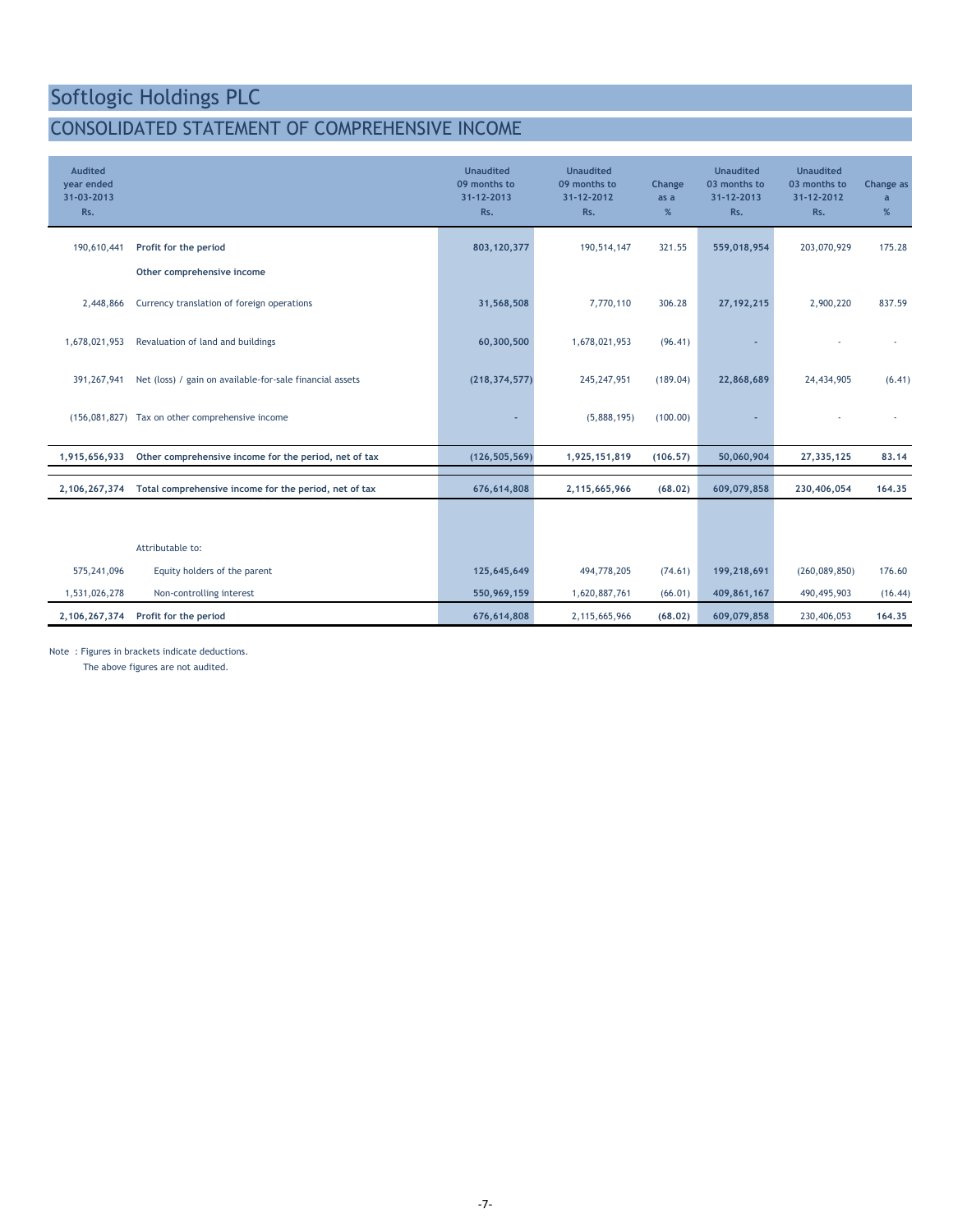### STATEMENT OF FINANCIAL POSITION

|                                 | <b>COMPANY</b>                 |                                                                                      | <b>GROUP</b>                    |                                 |                             | <b>COMPANY</b>               |
|---------------------------------|--------------------------------|--------------------------------------------------------------------------------------|---------------------------------|---------------------------------|-----------------------------|------------------------------|
| <b>Audited</b>                  | <b>Audited</b>                 |                                                                                      | <b>Unaudited</b>                | <b>Unaudited</b>                | <b>Unaudited</b>            | <b>Unaudited</b>             |
| as at                           | as at                          |                                                                                      | as at                           | as at                           | as at                       | as at                        |
| 31-03-2013<br>Rs.               | 31-03-2013<br>Rs.              |                                                                                      | 31-12-2013<br>Rs.               | 31-12-2012<br>Rs.               | 31-12-2013<br>Rs.           | 31-12-2012<br>Rs.            |
|                                 |                                |                                                                                      |                                 |                                 |                             |                              |
|                                 |                                | <b>ASSETS</b>                                                                        |                                 |                                 |                             |                              |
|                                 |                                | Non-current assets                                                                   |                                 |                                 |                             |                              |
| 14,608,652,573                  | 138,556,963                    | Property, plant and equipment                                                        | 16,242,898,219                  | 13,802,597,063                  | 151,215,034                 | 137,935,306                  |
| 154, 349, 111                   |                                | Lease rentals paid in advance                                                        | 153,571,408                     | 154,608,345                     |                             |                              |
| 2,175,045,500                   | 333,699,500                    | Investment property                                                                  | 2, 182, 455, 500                | 2,113,736,500                   | 394,000,000                 | 333,699,500                  |
| 7,630,830,619                   |                                | Intangible assets                                                                    | 7,523,704,676                   | 7,683,966,869                   | 6,827,663                   |                              |
| ×                               | 8,269,143,001                  | Investments in subsidiaries                                                          |                                 |                                 | 8,732,380,282               | 8,267,453,663                |
| 58,680,898                      | 861,989,404                    | Investments in associates                                                            | 37,637,553                      | 53,521,301                      | 861,989,404                 | 861,269,014                  |
| 5, 163, 842, 563                | 226,330,873                    | Other non current financial assets                                                   | 5,965,187,850                   | 4,028,327,300                   | 206,706,139                 | 138,213,593                  |
| 4,278,441,219                   |                                | Rental receivable on lease assets and hire purchase                                  | 4,010,764,269                   | 4, 264, 309, 144                |                             |                              |
| 79,828,109                      |                                | Other non current assets                                                             | 211,638,860                     | 97,637,185                      |                             |                              |
| 230,672,828                     |                                | Deferred tax assets                                                                  | 271,493,905                     | 272,280,452                     |                             |                              |
| 34, 380, 343, 421               | 9,829,719,741                  |                                                                                      | 36,599,352,240                  | 32,470,984,159                  | 10,353,118,522              | 9,738,571,076                |
|                                 |                                | <b>Current assets</b>                                                                |                                 |                                 |                             |                              |
| 3,705,323,096                   | ٠                              | Inventories                                                                          | 4,324,773,209                   | 3,298,355,657                   |                             |                              |
| 4,277,651,687                   | 103,346,900                    | Trade and other receivables                                                          | 5,414,948,183                   | 4,849,798,269                   | 114,393,234                 | 77,287,158                   |
| 1,912,559,755                   |                                | Loans and advances                                                                   | 976,811,190                     | 1,354,409,315                   |                             |                              |
| 2,986,756,466                   |                                | Rental receivable on lease assets and hire purchase                                  | 4,372,044,312                   | 2,636,458,673                   |                             |                              |
| 94, 382, 414                    | 901,045,992                    | Amounts due from related parties                                                     | 95,413,702                      | 112,801,580                     | 2,728,461,613               | 1,886,448,562                |
| 1,668,241,448                   | 14,800,718                     | Other current assets                                                                 | 2,263,017,052                   | 1, 147, 292, 071                | 85,994,757                  | 16,754,295                   |
| 3,544,438,862                   | 512,099,400                    | Short term investments                                                               | 5,032,539,107                   | 3,272,429,831                   | 862,061,099                 | 96, 362, 499                 |
| 1,323,124,987                   | 104, 332, 677                  | Cash in hand and at bank                                                             | 1,339,698,980                   | 559,223,781                     | 60,385,204                  | 11,484,335                   |
| 19,512,478,715                  | 1,635,625,687                  |                                                                                      | 23,819,245,735                  | 17,230,769,177                  | 3,851,295,907               | 2,088,336,849                |
| 53,892,822,136                  | 11,465,345,428                 | <b>Total Assets</b>                                                                  | 60,418,597,975                  | 49,701,753,336                  | 14, 204, 414, 429           | 11,826,907,925               |
|                                 |                                |                                                                                      |                                 |                                 |                             |                              |
|                                 |                                | <b>EQUITY AND LIABILITIES</b><br>Equity attributable to equity holders of the parent |                                 |                                 |                             |                              |
| 5,089,000,000                   | 5,089,000,000                  | Stated capital                                                                       | 5,089,000,000                   | 5,089,000,000                   | 5,089,000,000               | 5,089,000,000                |
| 753,383,812                     | 370,810,021                    | Revenue reserves                                                                     | 764,010,429                     | 910,549,825                     | (47, 755, 541)              | 129,719,233                  |
| 1,523,939,034                   | (2,749,371)                    | Other components of equity                                                           | 1,490,896,888                   | 1,267,703,855                   | (3, 356, 403)               | (3,019,127)                  |
| 7,366,322,846                   | 5,457,060,650                  |                                                                                      | 7,343,907,317                   | 7,267,253,680                   | 5,037,888,056               | 5,215,700,106                |
| 6,298,335,034                   |                                | Non-controlling interest                                                             | 6,728,442,067                   | 5,790,902,729                   |                             |                              |
| 13,664,657,880                  | 5,457,060,650                  | <b>Total equity</b>                                                                  | 14,072,349,384                  | 13,058,156,409                  | 5,037,888,056               | 5,215,700,106                |
|                                 |                                | <b>Non-current liabilities</b>                                                       |                                 |                                 |                             |                              |
| 3,218,377,437                   | ٠                              | Insurance contract liabilities                                                       | 3,746,464,195                   | 2,904,344,752                   |                             |                              |
| 9,555,794,761                   | 1,747,689,927                  | Interest bearing borrowings                                                          | 12,438,527,830                  | 9,687,897,277                   | 3,460,256,292               | 2,386,502,839                |
| 1,217,018,340                   |                                | Public deposits                                                                      | 1,381,235,904                   | 1,109,448,140                   |                             |                              |
| 366, 359, 147                   |                                | Deferred tax liabilities                                                             | 417,605,806                     | 248,658,634                     |                             |                              |
| 378,902,998                     | 21,435,500                     | Employee benefit liabilities                                                         | 426,601,832                     | 363,456,882                     | 26,240,049                  | 13,094,244                   |
| 116,841,514                     |                                | Other deferred liabilities                                                           | 83,447,263                      | 112, 112, 814                   |                             |                              |
| 1,812,828,000                   | 906,414,000                    | Other non current financial liabilities                                              | 1,812,828,000                   |                                 | 906,414,000                 |                              |
| 16,666,122,197                  | 2,675,539,427                  |                                                                                      | 20,306,710,830                  | 14,425,918,499                  | 4,392,910,341               | 2,399,597,083                |
|                                 |                                | <b>Current liabilities</b>                                                           |                                 |                                 |                             |                              |
| 3,894,506,258                   | 15,072,075                     | Trade and other payables                                                             | 4,858,343,396                   | 3,577,648,278                   | 34,657,063                  | 57,014,983                   |
| 22,020,839                      | 1,295,466,270                  | Amounts due to related parties                                                       | 14,551,352                      | 18, 104, 799                    | 1,005,244,131               | 1,528,999,977                |
| 191,813,896                     |                                | Income tax liabilities                                                               | 100,878,152                     | 262, 157, 815                   |                             |                              |
| 7,710,575,994                   | 947, 436, 147                  | Short term borrowings                                                                | 9,525,230,770                   | 5, 160, 423, 069                | 3,019,139,375               | 909,589,851                  |
| 2,846,653,852                   | 613,856,649                    | Current portion of interest bearing borrowings                                       | 3,075,570,932                   | 4,997,732,531                   | 583,620,767                 | 1,295,266,932                |
|                                 |                                |                                                                                      |                                 |                                 |                             |                              |
| 232,460,475<br>5,739,932,707    | 24,340,842                     | Other current liabilities                                                            | 403,718,998                     | 291,053,772                     | 57,847,822                  | 108, 143, 083                |
|                                 |                                | Public deposits                                                                      | 6,258,638,444                   | 5,561,824,025                   |                             |                              |
| 2,924,078,038<br>23,562,042,059 | 436, 573, 368<br>3,332,745,351 | <b>Bank overdrafts</b>                                                               | 1,802,605,717<br>26,039,537,761 | 2,348,734,139<br>22,217,678,428 | 73,106,874<br>4,773,616,032 | 312,595,910<br>4,211,610,736 |

I certify that the financial statements comply with the requirements of the Companies Act No. 7 of 2007.

-sgd-

Chief Financial Controller

The Board of directors is responsible for the preparation and presentation of these financial statements.

-sgd- -sgd-Director Director

Note : Figures in brackets indicate deductions. The above figures are not audited.

17 February 2014 Colombo

-8-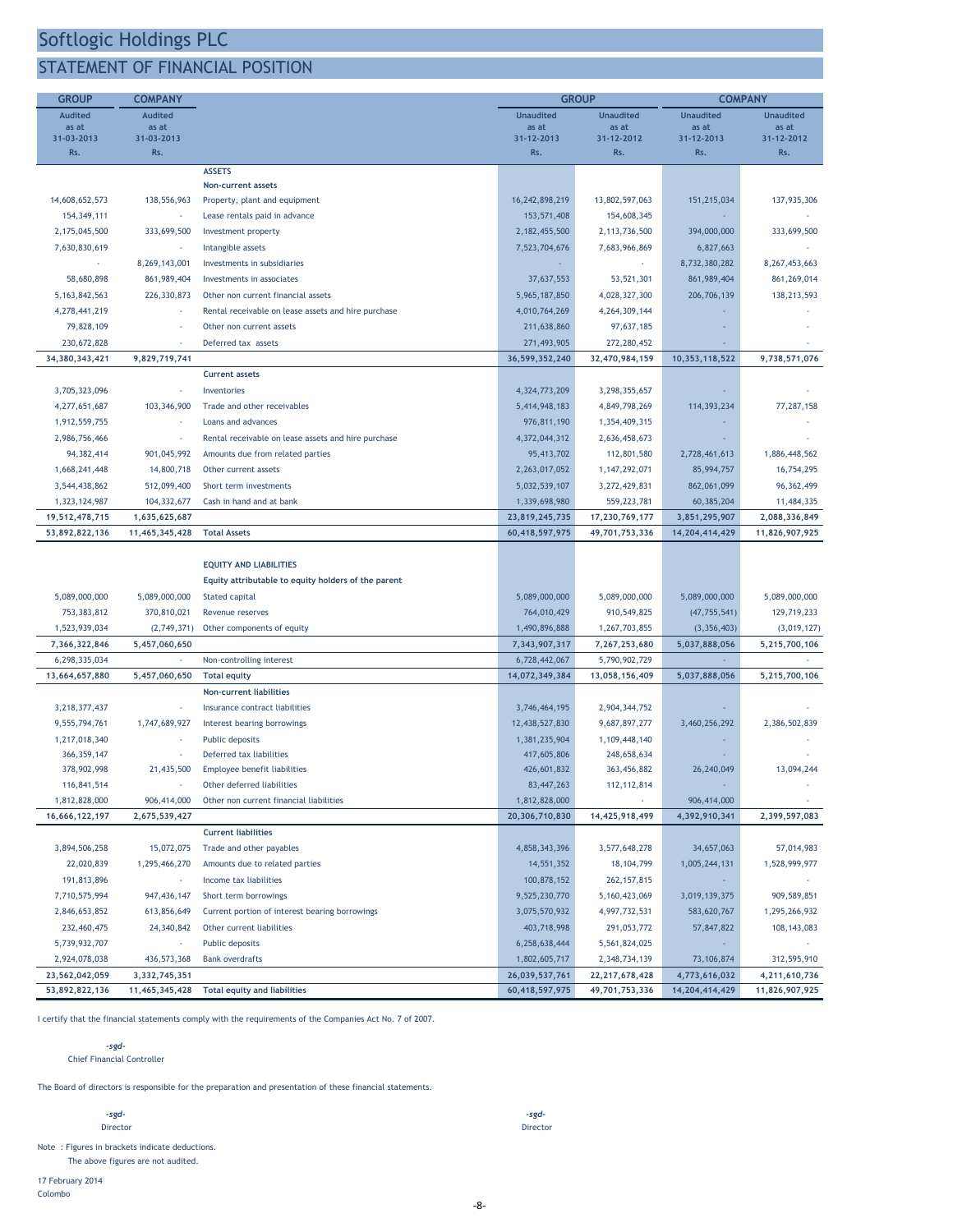### CASH FLOW STATEMENT

| <b>GROUP</b>                     | <b>COMPANY</b>                    |                                                                                                               |                                   | <b>GROUP</b>                     |                                   | <b>COMPANY</b>                     |
|----------------------------------|-----------------------------------|---------------------------------------------------------------------------------------------------------------|-----------------------------------|----------------------------------|-----------------------------------|------------------------------------|
| Audited                          | <b>Audited</b>                    |                                                                                                               | <b>Unaudited</b>                  | <b>Unaudited</b>                 | <b>Unaudited</b>                  | <b>Unaudited</b>                   |
| as at                            | as at                             |                                                                                                               | 09 months to                      | 09 months to                     | 09 months to                      | 09 months to                       |
| 31-03-2013                       | 31-03-2013                        |                                                                                                               | 31-12-2013                        | 31-12-2012                       | 31-12-2013                        | 31-12-2012                         |
|                                  |                                   | <b>CASH FLOWS FROM OPERATING ACTIVITIES</b>                                                                   |                                   |                                  |                                   |                                    |
| 484, 243, 569                    | 348,228,778                       | Profit before tax                                                                                             | 1,025,553,952                     | 384,829,220                      | (297, 820, 562)                   | 106,699,115                        |
|                                  |                                   | Adjustments for:                                                                                              |                                   |                                  |                                   |                                    |
| (580, 502, 165)                  | (255, 175, 695)                   | Finance income                                                                                                | (437, 172, 084)                   | (592, 534, 755)                  | (250, 084, 001)                   | (174, 704, 036)                    |
| (145,007,524)<br>2,754,633,185   | (360, 652, 382)<br>709,435,645    | Dividend income<br>Finance costs                                                                              | (89, 891, 380)<br>2,013,911,368   | (32, 267, 409)<br>2,369,087,829  | (30,601,056)<br>693,960,280       | (20, 710, 149)<br>505,748,352      |
| (61, 309, 000)                   |                                   | Change in fair value of investment property                                                                   | (7, 410, 000)                     |                                  | (60, 300, 500)                    |                                    |
| (99, 946, 285)                   | (872, 857)                        | (Appreciation)/ depreciation in market value of quoted shares                                                 | (101, 659, 362)                   | (16, 701, 990)                   | (65, 859)                         |                                    |
| (20, 823, 707)                   |                                   | Share of results of associates                                                                                | (8, 273, 133)                     | (10, 958, 034)                   |                                   |                                    |
| 81,842,123                       | 8,508,006                         | Gratuity provision and related costs                                                                          | 75,618,828                        | 53,429,234                       | 5,047,549                         | 90,500                             |
| (1,037,876)                      | 11,601,478                        | Provision for impairment of receivables                                                                       |                                   | $\sim$                           |                                   |                                    |
| 824, 136, 261                    | 25,785,838                        | Depreciation of property, plant and equipment                                                                 | 650,959,326                       | 521,766,655                      | 18,371,910                        | 27,384,211                         |
| (85, 286, 164)<br>(86, 159, 406) | (60, 320, 550)<br>(337, 263, 068) | Profit on sale of property, plant and equipment<br>Profit on sale of investments                              | (28, 160, 848)<br>(222, 343, 922) | (62, 522, 840)<br>(98, 449, 866) | (14, 403, 283)                    | (47, 174, 639)<br>(341, 515, 068)  |
| (16, 476, 268)                   |                                   | Profit on disposal of subsidiary                                                                              |                                   | $\sim$                           |                                   |                                    |
| (21, 520, 441)                   |                                   | Unrealised (gain)/loss on foreign exchange                                                                    | 79,067,625                        | (82, 365, 476)                   |                                   |                                    |
| 194,546,170                      |                                   | Amortisation / impairment of intangible assets                                                                | 129,380,096                       | 134,985,792                      | 735,367                           |                                    |
| 1,036,933                        |                                   | Amortisation of prepaid lease rentals                                                                         | 777,703                           | 777,699                          | $\sim$                            |                                    |
| 487,826                          |                                   | Impairment & derecognition of property, plant & equipment                                                     |                                   |                                  |                                   |                                    |
| 3,222,857,231                    | 89,275,193                        | Profit before working capital changes                                                                         | 3,080,358,169                     | 2,569,076,059                    | 64,839,845                        | 55,818,286                         |
| (225, 165, 421)                  |                                   | (Increase) / decrease in inventories                                                                          | (619, 450, 112)                   | 181,802,016                      |                                   |                                    |
| (829, 605, 355)                  | (37, 588, 735)                    | (Increase) / decrease in trade and other receivable                                                           | (1, 137, 296, 496)                | (1, 498, 738, 330)               | (11, 046, 334)                    | (11, 528, 993)                     |
| (598, 297, 098)                  |                                   | (Increase) / decrease in loans and advances                                                                   | (629, 362, 744)                   | 363, 337, 248                    |                                   |                                    |
| (1, 204, 089, 991)               |                                   | (Increase) / decrease in investments in lease and hire purchase                                               | (1, 117, 610, 896)                | (849, 755, 336)                  |                                   |                                    |
| (660, 411, 236)                  | 10,033                            | (Increase) / decrease in other current assets                                                                 | (594, 775, 604)<br>(1,031,288)    | (70, 123, 732)                   | (71, 194, 039)<br>(1,827,415,621) | (7,882,301)                        |
| (82, 292, 355)<br>1,269,419,053  | 266,505,459<br>5,045,179          | (Increase) / decrease in amount due from related parties<br>Increase / (decrease) in trade and other payables | 963,837,135                       | (100, 711, 521)<br>984, 957, 275 | 19,584,990                        | (653, 687, 137)<br>46,988,087      |
| (11, 570, 532)                   | 1,009,314,590                     | Increase / (decrease) in amount due to related parties                                                        | (7, 469, 487)                     | (15, 486, 572)                   | (290, 222, 139)                   | 1,195,381,572                      |
| 39,890,727                       | 11,393,738                        | Increase / (decrease) in other current liabilities                                                            | 171,258,523                       | 98,484,024                       | 33,506,980                        | 99, 345, 163                       |
| 2,495,100,921                    |                                   | Increase / (decrease) in public deposits                                                                      | 682,923,300                       | 2,209,422,039                    |                                   |                                    |
| 37,478,774                       | ×                                 | Increase / (decrease) in deferred income                                                                      | (33, 394, 250)                    | 32,750,075                       | $\overline{\phantom{a}}$          |                                    |
| 792,753,277                      |                                   | Increase / (decrease) in Insurance provision                                                                  | 528,086,758                       | 478,720,592                      |                                   |                                    |
| 4,246,067,995                    | 1,343,955,457                     | Cash generated from / (used in) operations                                                                    | 1,286,073,008                     | 4, 383, 733, 837                 | (2,081,946,318)                   | 724,434,677                        |
| 580, 502, 165                    | 255, 175, 695                     | Finance income received                                                                                       | 437, 172, 084                     | 592, 534, 755                    | 250,084,001                       | 174,704,036                        |
| (2,733,010,156)                  | (709, 435, 645)                   | Finance expenses paid                                                                                         | (1,934,843,743)                   | (2, 286, 722, 353)               | (693, 960, 280)                   | (505, 748, 352)                    |
| 19,800,000                       |                                   | Dividend received                                                                                             | 27,000,000                        | 19,800,000                       | 30,601,056                        | 20,710,149                         |
| (290, 725, 490)                  | (2, 228, 444)                     | Tax paid                                                                                                      | (300, 123, 554)                   | (118, 463, 618)                  |                                   |                                    |
| (29, 462, 851)                   | (760, 780)                        | Gratuity paid/ transfers                                                                                      | (27, 646, 710)                    | (16, 508, 888)                   | (243,000)                         | (684, 530)                         |
| 1,793,171,663                    | 886,706,283                       | Net cash flow from / (used in) operating activities                                                           | (512, 368, 915)                   | 2,574,373,733                    | (2, 495, 464, 541)                | 413,415,980                        |
|                                  |                                   | CASH FLOWS FROM / (USED IN) INVESTING ACTIVITIES                                                              |                                   |                                  |                                   |                                    |
| (2, 258, 470, 611)               | (17,003,802)                      | Purchase and construction of property, plant and equipment                                                    | (2, 215, 059, 191)                | (1,733,433,029)                  | (10, 735, 074)                    | (16, 127, 277)                     |
|                                  | (207, 999, 500)                   | Addition to investment property                                                                               |                                   |                                  |                                   | (207, 999, 500)                    |
| (8, 381, 405)                    |                                   | Addition to intangible assets                                                                                 | (22, 722, 587)                    | (2,609,603)                      | (7, 563, 029)                     |                                    |
| (69, 647, 329)                   |                                   | (Increase)/ decrease in other non current assets                                                              | (131, 810, 751)                   | (87, 456, 405)                   |                                   |                                    |
| 246,632,160                      | (184, 490, 600)                   | (Purchase) / disposal of short term investments (net)                                                         | (1,348,310,096)                   | 212,888,965                      | 507,224,210                       | 230, 373, 444                      |
| 145,007,524                      |                                   | <b>Dividends Received</b>                                                                                     | 89,891,380                        | 32, 267, 409                     |                                   |                                    |
| (1,603,699,653)                  | 448,739,245<br>(14, 788, 004)     | (Purchase) / disposal of other non current financial assets                                                   | 531,030,908<br>$\sim$             | (1, 209, 625, 201)<br>÷          | 19,017,702                        | 777,882,943                        |
| $\sim$                           | (2,873,468,038)                   | Increase in interest in associate<br>Increase in interest in subsidiaries                                     | $\sim$                            | $\sim$                           | (463, 237, 281)                   | (14,067,614)<br>(3, 116, 964, 643) |
| (1, 250, 000)                    | (1, 250, 000)                     | Acquisition of associate                                                                                      |                                   | (1, 250, 000)                    |                                   | (1, 250, 000)                      |
| (183, 980, 447)                  | ×                                 | Acquisition of business, net of cash acquired (A)                                                             |                                   | (183, 980, 447)                  |                                   |                                    |
| 28,899,922                       |                                   | Disposal of subsidiary                                                                                        |                                   | 28,899,922                       |                                   |                                    |
| 129,297,796                      | 68,332,566                        | Proceeds from sale of property, plant and equipment and intangible assets                                     | 80,695,961                        | 96,827,059                       | 20,001,232                        | 53, 333, 417                       |
| (3, 575, 592, 043)               | (2,781,928,133)                   | Net cash flow used in investing activities                                                                    | (3,016,284,376)                   | (2, 847, 471, 330)               | 64,707,760                        | (2, 294, 819, 230)                 |
|                                  |                                   | CASH FLOWS FROM / (USED IN) FINANCING ACTIVITIES                                                              |                                   |                                  |                                   |                                    |
| (437, 113, 099)                  |                                   | Dividend paid to non controlling interest                                                                     | (26, 227, 352)                    | (27, 757, 610)                   |                                   |                                    |
|                                  |                                   |                                                                                                               |                                   |                                  |                                   |                                    |
| 495,836,726                      |                                   | Proceeds from shareholders with non-controlling interest, on issue of rights in subsidiaries                  |                                   | 495,836,726                      |                                   |                                    |
| 6,615,163,253                    | 1,980,633,593                     | Proceeds from long term borrowings                                                                            | 5,067,310,101                     | 6,308,615,600                    | 2,000,000,000                     | 1,657,217,373                      |
| 650,407,082                      |                                   | (Increase) / decrease of controlling interest                                                                 | (119, 950, 951)                   | 205,652,906                      |                                   |                                    |
| (7, 527, 608, 082)               | (1,933,546,255)                   | Repayment of long term borrowings                                                                             | (2,522,320,330)                   | (5,466,816,800)                  | (343, 562, 374)                   | (289, 906, 840)                    |
| 86,371,302                       | 672,082,659<br>904,414,000        | Proceeds from / (repayment of) short term borrowings (net)<br>Proceeds from other borrowings                  | 2,206,454,775                     | (1,873,015,243)                  | 2,071,703,226                     | 634,236,362                        |
| 1,812,828,000<br>(83,981,116)    |                                   | Direct cost on issue of shares                                                                                | (2,000,000)                       |                                  |                                   |                                    |
| (233,700,000)                    | (233,700,000)                     | Dividend paid to equity holders of parent                                                                     | (120, 745, 000)                   | (233,700,000)                    | (120, 745, 000)                   | (233,700,000)                      |
| 1,378,204,066                    | 1,389,883,997                     | Net cash flow from financing activities                                                                       | 4,482,521,243                     | (591, 184, 421)                  | 3,607,395,852                     | 1,767,846,895                      |
|                                  |                                   |                                                                                                               |                                   |                                  |                                   |                                    |
| (404, 216, 311)                  | (144, 685, 471)                   | NET INCREASE / (DECREASE) IN CASH AND CASH EQUIVALENTS                                                        | 953,867,952                       | (864, 282, 018)                  | 1,176,639,071                     | (113, 556, 355)                    |
| 91,876,892                       | (187, 555, 220)                   | CASH AND CASH EQUIVALENTS AT THE BEGINNING                                                                    | (312, 393, 037)                   | 91,867,892                       | (332, 240, 691)                   | (187, 555, 220)                    |
| (53, 618)                        |                                   | Effect of exchange rate changes                                                                               | (34, 772)                         | (32, 170)                        |                                   |                                    |
| (312, 393, 037)                  | (332, 240, 691)                   | CASH AND CASH EQUIVALENTS AT THE END                                                                          | 641,440,143                       | (772, 446, 296)                  | 844,398,380                       | (301, 111, 575)                    |
|                                  |                                   | ANALYSIS OF CASH AND CASH EQUIVALENTS                                                                         |                                   |                                  |                                   |                                    |
|                                  |                                   |                                                                                                               |                                   |                                  |                                   |                                    |
| 1,323,124,987                    | 104, 332, 677                     | <b>Favourable balances</b><br>Cash in hand and at bank                                                        | 1,339,698,980                     | 559,223,781                      | 60,385,204                        | 11,484,335                         |
| 1,288,560,014                    |                                   | Short term investments                                                                                        | 1,104,346,880                     | 1,017,064,062                    | 857,120,050                       |                                    |
|                                  |                                   | <b>Unfavourable balances</b>                                                                                  |                                   |                                  |                                   |                                    |
| (2,924,078,038)                  | (436, 573, 368)                   | <b>Bank overdrafts</b>                                                                                        | (1,802,605,717)                   | (2,348,734,139)                  | (73, 106, 874)                    | (312, 595, 910)                    |
| (312, 393, 037)                  | (332, 240, 691)                   | Cash and cash equivalents                                                                                     | 641,440,143                       | (772, 446, 296)                  | 844,398,380                       | (301, 111, 575)                    |

Note : Figures in brackets indicate deductions.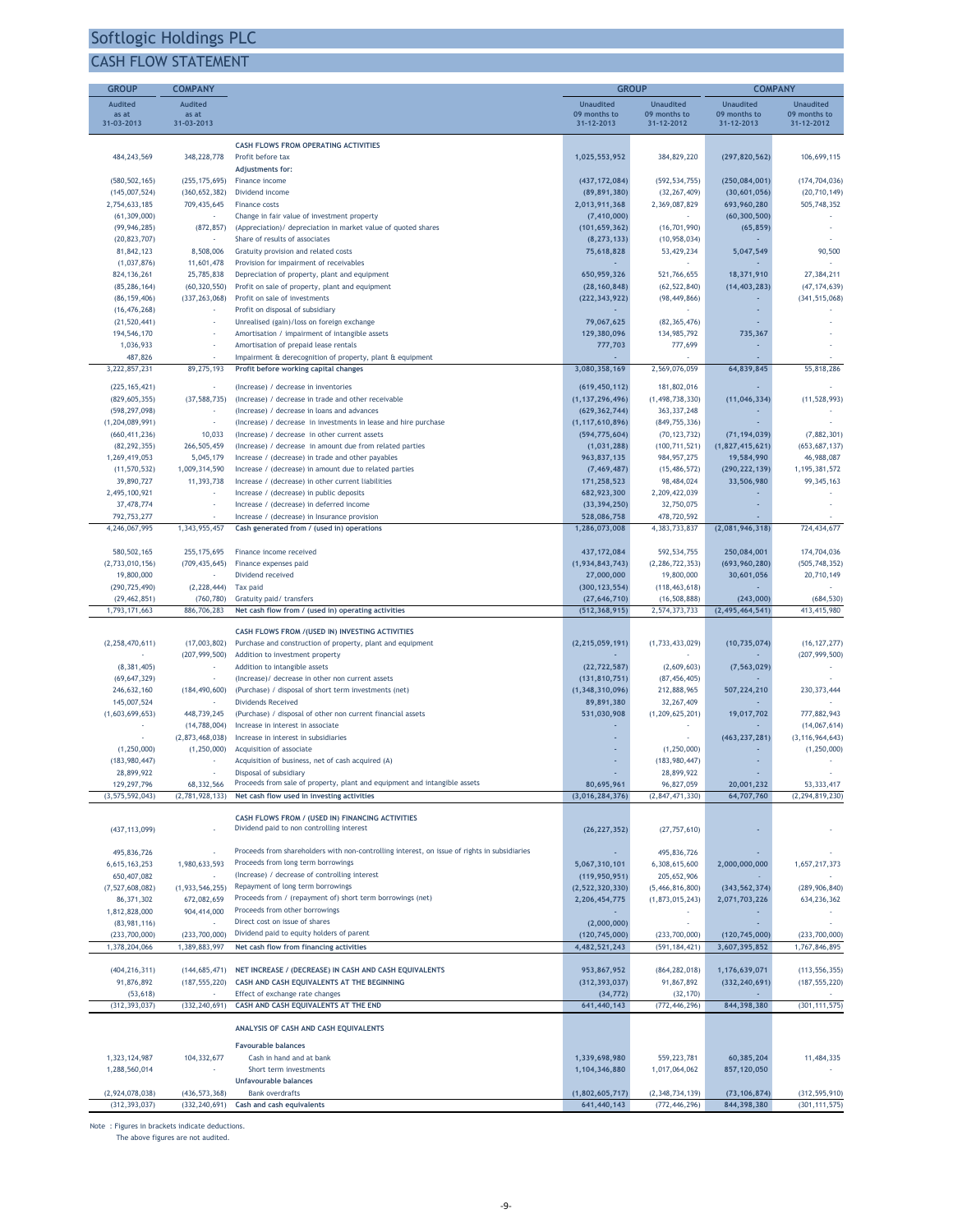### CASH FLOW STATEMENT

### A) ACQUSITION OF SUBSIDIARIES

Softlogic Capital PLC, which is a 54.15% owned subsidiary of Softlogic Holding PLC acquired 100% stake in Stockbrokers (Pvt) Ltd (Previously known as Arrenga Capital (Pvt) Ltd as at 01 April 2012.

The acquisition had the following effect on the Groups' assets and liabilities

| <b>GROUP</b>                          |                                                                                                    | <b>GROUP</b>                                   |                                                |  |  |  |  |
|---------------------------------------|----------------------------------------------------------------------------------------------------|------------------------------------------------|------------------------------------------------|--|--|--|--|
| <b>Audited</b><br>as at<br>31-03-2013 |                                                                                                    | <b>Unaudited</b><br>09 months to<br>31-12-2013 | <b>Unaudited</b><br>09 months to<br>31-12-2012 |  |  |  |  |
|                                       | Acquisition of Softlogic Stockbrokers (Pvt) Ltd [Previously known as Arrenga Capital (Pvt)<br>Ltd] |                                                |                                                |  |  |  |  |
| 12,912,457                            | Property, Plant and Equipment                                                                      |                                                | 12,912,457                                     |  |  |  |  |
| 27,775,137                            | <b>Intangible Assets</b>                                                                           |                                                | 27,775,137                                     |  |  |  |  |
| 3,500,000                             | Deposits with Colombo Stock Exchange                                                               |                                                | 3,500,000                                      |  |  |  |  |
| 55,663,157                            | Trade and Other Receivables                                                                        |                                                | 55,663,157                                     |  |  |  |  |
| 183,940                               | Prepayments                                                                                        |                                                | 183,940                                        |  |  |  |  |
| 18,619,495                            | Cash and Bank Balance                                                                              |                                                | 18,619,495                                     |  |  |  |  |
| (785, 210)                            | <b>Deferred Tax Liability</b>                                                                      | ۰                                              | (785, 210)                                     |  |  |  |  |
| (876, 799)                            | Retirement Benefit Obligation                                                                      |                                                | (876, 799)                                     |  |  |  |  |
| (34, 919, 284)                        | <b>Trade and Other Payables</b>                                                                    | ٠                                              | (34, 919, 284)                                 |  |  |  |  |
| (908, 860)                            | <b>Income Tax Payable</b>                                                                          | ٠                                              | (908, 860)                                     |  |  |  |  |
| (2,899,942)                           | <b>Bank Overdraft</b>                                                                              | ٠                                              | (2,899,942)                                    |  |  |  |  |
| 78,264,091                            | Net Identifiable assets and liabilities                                                            |                                                | 78,264,091                                     |  |  |  |  |
| (35,884,653)                          | Non Controlling Interest holding                                                                   |                                                | (35,884,653)                                   |  |  |  |  |
| 65,756,665                            | Goodwill/ (negative goodwill) acquired/ loss on disposal                                           | ٠                                              | 65,756,665                                     |  |  |  |  |
| 108, 136, 104                         |                                                                                                    | ٠                                              | 108, 136, 104                                  |  |  |  |  |
| 91,563,896                            | Investment by Non Controlling Interest                                                             |                                                | 91,563,896                                     |  |  |  |  |
| 199,700,000                           |                                                                                                    | ÷                                              | 199,700,000                                    |  |  |  |  |
|                                       | Total purchase price paid                                                                          |                                                |                                                |  |  |  |  |
| 199,700,000                           | <b>Cash Consideration</b>                                                                          | ٠                                              | 199,700,000                                    |  |  |  |  |
| (15, 719, 553)                        | Cash at Bank and in hand acquired                                                                  |                                                | (15, 719, 553)                                 |  |  |  |  |
| 183,980,447                           |                                                                                                    |                                                | 183,980,447                                    |  |  |  |  |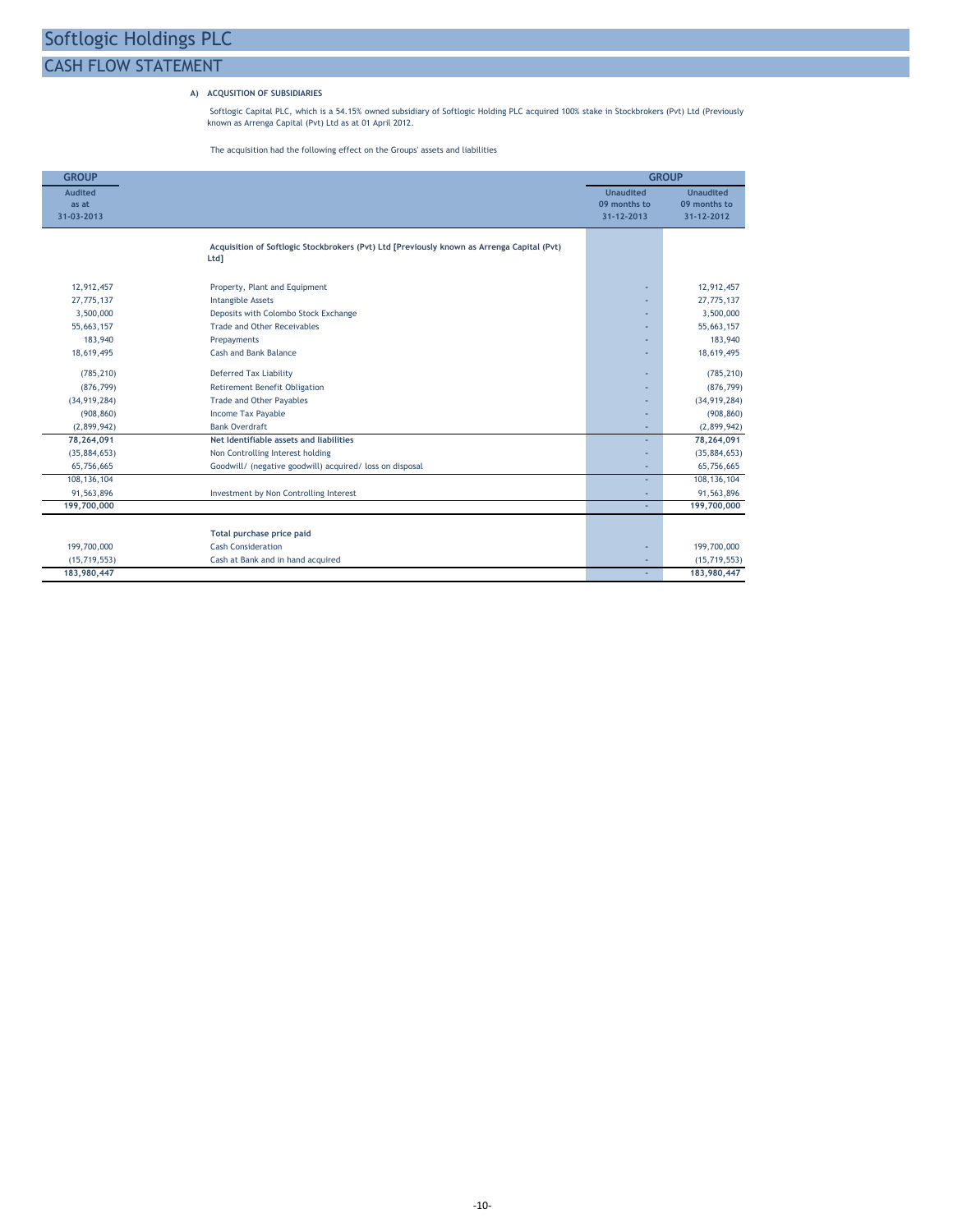### STATEMENT OF CHANGES IN EQUITY

#### GROUP

|                                                 |                          |                           |                               | Attributable to equity holders of parent |                                      |                           |                    |                 |                                       |                 |
|-------------------------------------------------|--------------------------|---------------------------|-------------------------------|------------------------------------------|--------------------------------------|---------------------------|--------------------|-----------------|---------------------------------------|-----------------|
| In Rs.                                          | <b>Stated</b><br>capital | Treasury<br><b>Shares</b> | <b>Revaluation</b><br>reserve | <b>Exchange translation</b><br>reserve   | <b>Available for</b><br>sale reserve | Statutory<br>reserve fund | Revenue<br>reserve |                 | <b>Total Non-controlling interest</b> | Total<br>equity |
| As at 1 April 2013                              | 5,089,000,000            | (47, 753, 697)            | 1,337,323,892                 | (93,885,610)                             | 240,463,858                          | 87,790,590                | 753,383,812        | 7,366,322,845   | 6,298,335,034                         | 13,664,657,879  |
| Profit for the period                           | ٠.                       |                           |                               | $\sim$                                   | $\sim$                               | $\sim$                    | 196,274,093        | 196,274,093     | 606,846,284                           | 803, 120, 377   |
| Other comprehensive income                      | $\overline{\phantom{a}}$ | $\sim$                    | 60,300,500                    | 31,568,508                               | (162, 497, 452)                      | $\sim$                    | $\sim$             | (70, 628, 444)  | (55, 877, 125)                        | (126, 505, 569) |
| Total comprehensive income                      | ٠.                       | ÷                         | 60,300,500                    | 31,568,508                               | (162, 497, 452)                      | ٠.                        | 196,274,093        | 125,645,649     | 550,969,159                           | 676,614,808     |
| Direct cost on issue of shares                  |                          | ٠.                        |                               |                                          |                                      |                           | (2,000,000)        | (2,000,000)     | н.                                    | (2,000,000)     |
| Treasury shares purchased during the period     |                          | (8, 167, 488)             |                               |                                          |                                      |                           | $\sim$             | (8, 167, 488)   |                                       | (8, 167, 488)   |
| Transfer to reserve fund                        |                          |                           |                               |                                          | н.                                   | 45,753,787                | (45, 753, 787)     | $\sim$          | $\sim$                                |                 |
| Additions, disposals and changes in holding     |                          |                           |                               |                                          |                                      | $\sim$                    | (17, 148, 689)     | (17, 148, 689)  | (94, 634, 774)                        | (111, 783, 463) |
| Dividend paid                                   |                          |                           |                               |                                          |                                      | $\sim$                    | (120, 745, 000)    | (120, 745, 000) | $\sim$                                | (120, 745, 000) |
| Subsidiary dividend to non-controlling interest |                          |                           |                               |                                          |                                      | $\sim$                    | $\sim$             |                 | (26, 227, 352)                        | (26, 227, 352)  |
| As at 31 December 2013                          | 5,089,000,000            | (55, 921, 185)            | 1,397,624,392                 | (62, 317, 102)                           | 77,966,406                           | 133,544,377               | 764,010,429        | 7,343,907,317   | 6,728,442,067                         | 14,072,349,384  |
| As at 1 April 2012                              | 5,089,000,000            | $\sim$                    | 705,136,747                   | (96, 334, 476)                           | (38, 507, 190)                       | 255,850,552               | 1,287,030,750      | 7,202,176,383   | 4,110,003,320                         | 11,312,179,703  |
| Profit for the period                           | ٠.                       |                           | $\sim$                        | $\sim$                                   | $\sim$                               | $\sim$                    | (129, 777, 576)    | (129, 777, 576) | 320, 291, 723                         | 190,514,147     |
| Other comprehensive income                      | $\sim$                   | $\sim$                    | 632, 187, 145                 | 7,770,110                                | (15, 401, 474)                       | $\sim$                    | $\sim$             | 624, 555, 781   | 1,300,596,038                         | 1,925,151,819   |
| Total comprehensive income                      | ٠.                       |                           | 632, 187, 145                 | 7,770,110                                | (15, 401, 474)                       |                           | (129, 777, 576)    | 494,778,205     | 1,620,887,761                         | 2,115,665,966   |
| Transfer to reserve fund                        |                          |                           |                               |                                          | . .                                  | 42,002,441                | (42,002,441)       |                 | ч.                                    | $\sim$          |
| Allocation for Life Solvency                    |                          |                           |                               |                                          |                                      | (225,000,000)             | 225,000,000        |                 |                                       |                 |
| Acquisitions, disposals and changes in holding  |                          |                           |                               |                                          |                                      | $\sim$                    | (196,000,908)      | (196,000,908)   | 87,769,258                            | (108, 231, 650) |
| Dividend paid                                   |                          |                           |                               |                                          |                                      | $\sim$                    | (233,700,000)      | (233,700,000)   | $\sim$                                | (233,700,000)   |
| Subsidiary dividend to non-controlling interest |                          |                           |                               |                                          |                                      | $\sim$                    | $\sim$             |                 | (27, 757, 610)                        | (27, 757, 610)  |
| As at 31 December 2012                          | 5,089,000,000            | <b>Section</b>            | 1,337,323,892                 | (88, 564, 366)                           | (53,908,664)                         | 72,852,993                | 910,549,825        | 7,267,253,680   | 5,790,902,729                         | 13,058,156,409  |

#### COMPANY

| In Rs.                     | <b>Stated</b><br>capital | Available for<br>sale reserve | Accumulated<br>profit    | <b>Total</b>    |
|----------------------------|--------------------------|-------------------------------|--------------------------|-----------------|
| As at 1 April 2013         | 5,089,000,000            | (2,749,371)                   | 370,810,021              | 5,457,060,650   |
| Profit for the period      | ٠                        |                               | (297, 820, 562)          | (297, 820, 562) |
| Other comprehensive income | ٠                        | (607, 032)                    |                          | (607, 032)      |
| Total comprehensive income | ×                        | (607, 032)                    | (297, 820, 562)          | (298, 427, 594) |
| Dividend paid              | ×                        | ×,                            | (120, 745, 000)          | (120, 745, 000) |
| As at 31 December 2013     | 5,089,000,000            | (3, 356, 403)                 | (47, 755, 541)           | 5,037,888,056   |
| As at 1 April 2012         | 5,089,000,000            | 442,818,842                   | 256,720,118              | 5,788,538,960   |
| Profit for the period      | ٠                        |                               | 106,699,115              | 106,699,115     |
| Other comprehensive income | ٠                        | (445, 837, 969)               | $\overline{\phantom{a}}$ | (445, 837, 969) |
| Total comprehensive income |                          | (445, 837, 969)               | 106,699,115              | (339, 138, 854) |
| Dividend paid              | ٠                        |                               | (233,700,000)            | (233,700,000)   |
| As at 31 December 2012     | 5,089,000,000            | (3,019,127)                   | 129,719,233              | 5,215,700,106   |

Note : Figures in brackets indicate deductions.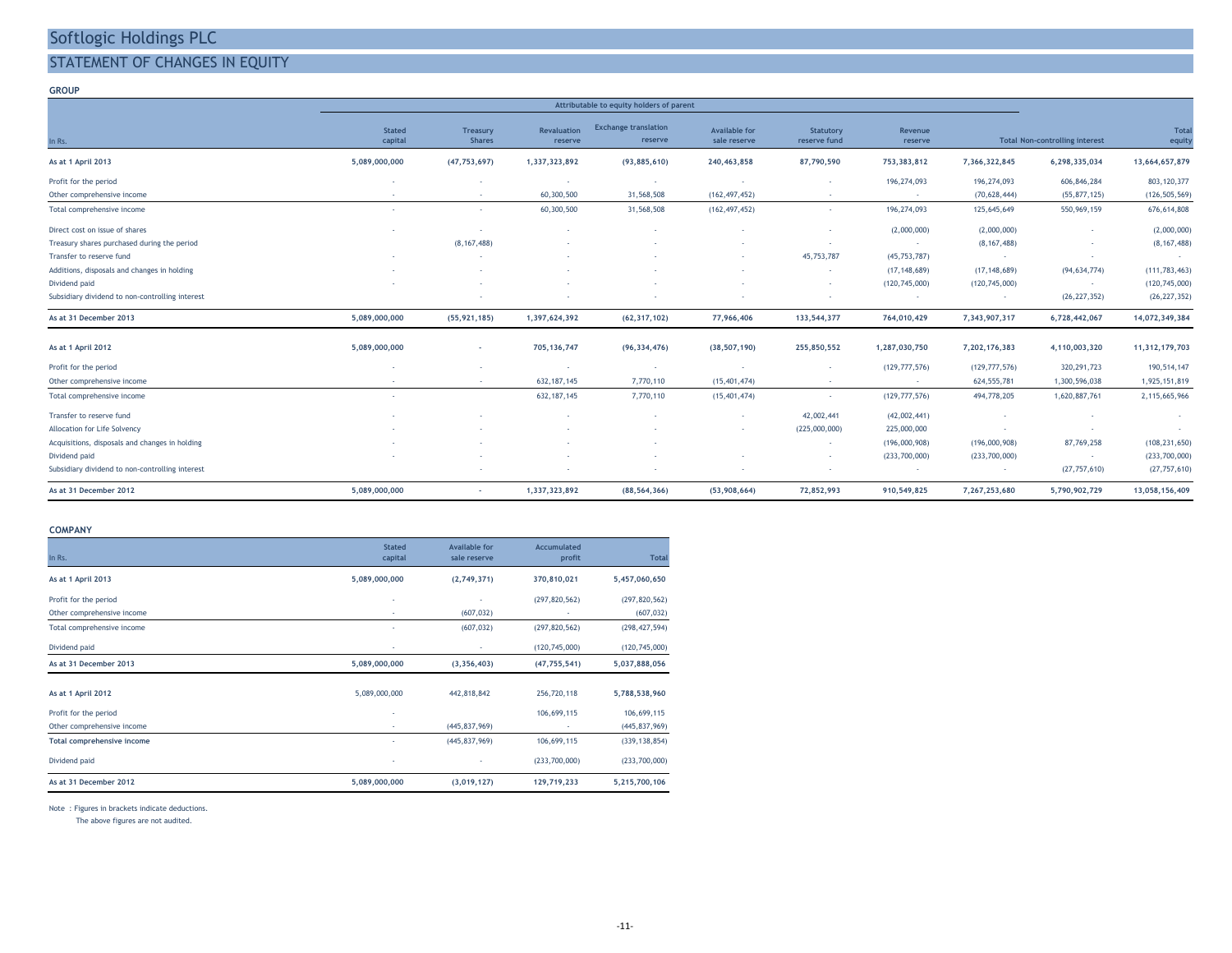### INCOME STATEMENT

| <b>Audited</b><br>year ended<br>31-03-2013<br>Rs. |                                             | <b>Unaudited</b><br>09 months to<br>31-12-2013<br>Rs. | <b>Unaudited</b><br>09 months to<br>31-12-2012<br>Rs. | Change as<br>$\overline{a}$<br>% | <b>Unaudited</b><br>03 months to<br>31-12-2013<br>Rs. | <b>Unaudited</b><br>03 months to<br>31-12-2012<br>Rs. | Change as<br>$\overline{a}$<br>$\%$ |
|---------------------------------------------------|---------------------------------------------|-------------------------------------------------------|-------------------------------------------------------|----------------------------------|-------------------------------------------------------|-------------------------------------------------------|-------------------------------------|
| 280,764,425                                       | Revenue                                     | 272,391,475                                           | 212,628,975                                           | 28.11                            | 90,812,325                                            | 68,836,825                                            | 31.92                               |
|                                                   | (75,078,810) Cost of sales                  | (70, 280, 557)                                        | (63, 577, 077)                                        | 10.54                            | (23, 639, 852)                                        | (31,691,951)                                          | (25.41)                             |
| 205,685,615                                       | Gross profit                                | 202,110,918                                           | 149,051,898                                           | 35.60                            | 67, 172, 473                                          | 37, 144, 874                                          | 80.84                               |
| 358, 107, 954                                     | Dividend income                             | 30,601,056                                            | 20,710,149                                            | 47.76                            | 56,880                                                | 856,383                                               | (93.36)                             |
| 403,611,206                                       | Other operating income                      | 21,711,942                                            | 388,505,318                                           | (94.41)                          | 3,439,764                                             | 6,507,825                                             | (47.14)                             |
|                                                   | (168, 333, 332) Administrative expenses     | (168, 668, 699)                                       | (120, 523, 934)                                       | 39.95                            | (53, 639, 179)                                        | (27, 676, 391)                                        | 93.81                               |
| 799,071,443                                       | <b>Results from Operating Activities</b>    | 85,755,217                                            | 437,743,431                                           | (80.41)                          | 17,029,938                                            | 16,832,691                                            | 1.17                                |
| 258,592,980                                       | Finance income                              | 250,084,001                                           | 174,704,036                                           | 43.15                            | 104,476,321                                           | 65,428,251                                            | 59.68                               |
|                                                   | (709,435,645) Finance expenses              | (693, 960, 280)                                       | (505, 748, 352)                                       | 37.21                            | (266, 975, 364)                                       | (188, 466, 819)                                       | 41.66                               |
|                                                   | (450,842,665) Net Finance Cost              | (443, 876, 279)                                       | (331, 044, 316)                                       | 34.08                            | (162, 499, 043)                                       | (123, 038, 568)                                       | 32.07                               |
|                                                   | Change in fair value of investment property | 60,300,500                                            |                                                       | ×.                               | ÷,                                                    |                                                       |                                     |
| 348,228,778                                       | Profit before tax                           | (297, 820, 562)                                       | 106,699,115                                           | (379.12)                         | (145, 469, 105)                                       | (106, 205, 877)                                       | 36.97                               |
|                                                   | (438,875) Tax expense                       | $\sim$                                                |                                                       | ٠                                |                                                       |                                                       |                                     |
| 347,789,903                                       | <b>Profit for the Period</b>                | (297, 820, 562)                                       | 106,699,115                                           | (379.12)                         | (145, 469, 105)                                       | (106, 205, 877)                                       | 36,97                               |

### STATEMENT OF COMPREHENSIVE INCOME

| <b>Audited</b><br>year ended<br>31-03-2013<br>Rs. |                                                                        | <b>Unaudited</b><br>09 months to<br>$31 - 12 - 2013$<br>Rs. | <b>Unaudited</b><br>09 months to<br>31-12-2012<br>Rs. | Change as<br>a<br>% | Unaudited<br>03 months to<br>$31 - 12 - 2013$<br>Rs. | <b>Unaudited</b><br>03 months to<br>31-12-2012<br>Rs. | Change as<br>a<br>% |
|---------------------------------------------------|------------------------------------------------------------------------|-------------------------------------------------------------|-------------------------------------------------------|---------------------|------------------------------------------------------|-------------------------------------------------------|---------------------|
| 347,789,903                                       | Profit for the Period<br>Other comprehensive income                    | (297, 820, 562)                                             | 106,699,115                                           | (379.12)            | (145, 469, 105)                                      | (106, 205, 877)                                       | 36.97               |
|                                                   | (445,568,213) Net (loss) / gain on available-for-sale financial assets | (607, 032)                                                  | (445, 837, 969)                                       | (99.86)             | (2, 218, 525)                                        | (4,919,184)                                           | (54.90)             |
| (445, 568, 213)                                   | Other comprehensive income for the period, net of tax                  | (607, 032)                                                  | (445, 837, 969)                                       | (99.86)             | (2, 218, 525)                                        | (4,919,184)                                           | (54.90)             |
| (97, 778, 310)                                    |                                                                        | (298, 427, 594)                                             | (339, 138, 854)                                       | (12.00)             | (147, 687, 630)                                      | (111, 125, 061)                                       | 32.90               |

Note : Figures in brackets indicate deductions.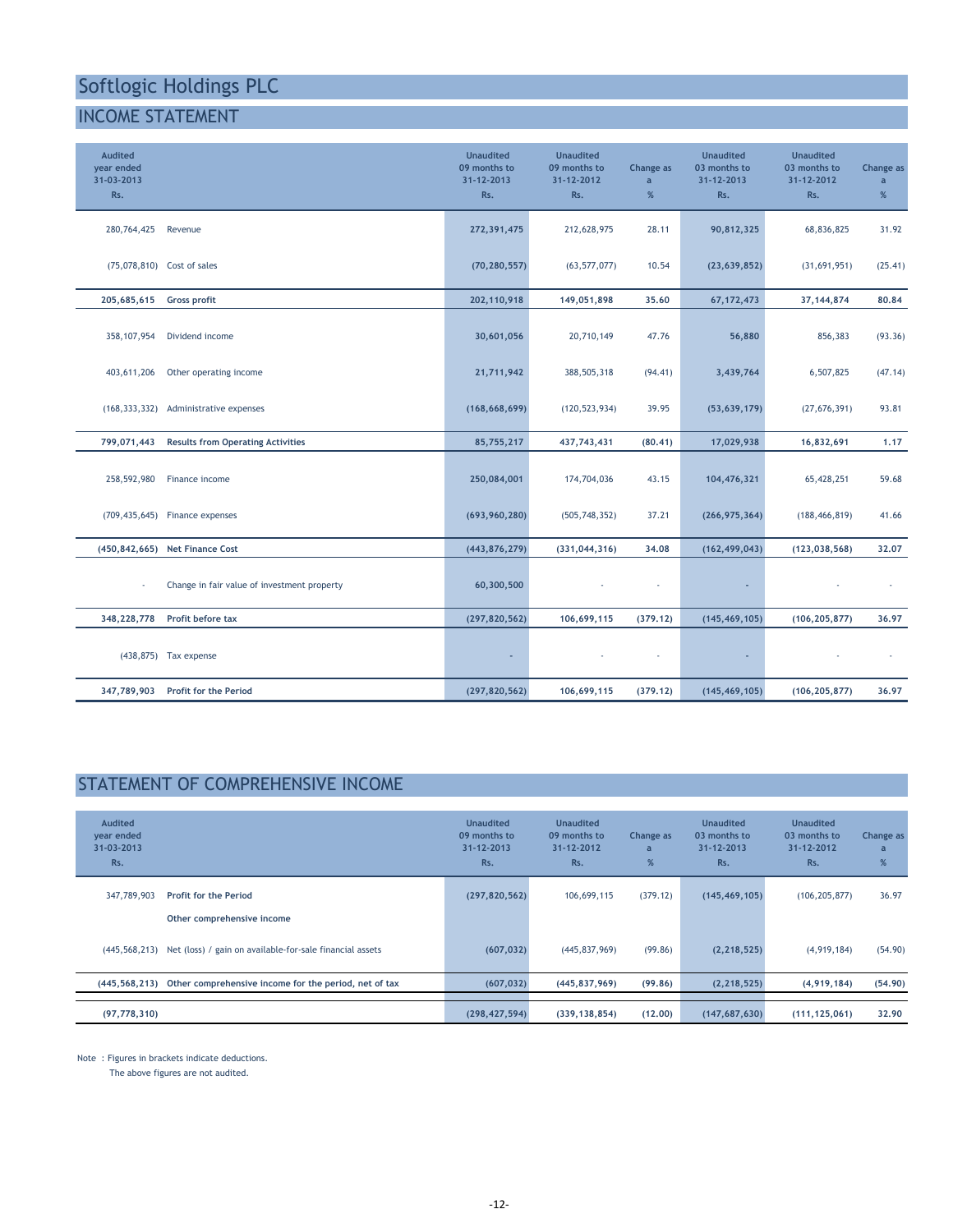### SEGMENT ANALYSIS

| <b>REVENUE AND PROFIT</b>              | <b>Information Technology</b> |                | Leisure        |                | Retail         |                | <b>Auto Mobiles</b> |                | <b>Financial Services</b> |                 | <b>Healthcare Services</b> |                | <b>Others</b>   |                 | <b>Total</b>    |                 |
|----------------------------------------|-------------------------------|----------------|----------------|----------------|----------------|----------------|---------------------|----------------|---------------------------|-----------------|----------------------------|----------------|-----------------|-----------------|-----------------|-----------------|
|                                        |                               |                |                |                |                |                |                     |                |                           |                 |                            |                |                 |                 |                 |                 |
| For the nine months ended 31 December  | 2013                          | 2012           | 2013           | 2012           | 2013           | 2012           | 2013                | 2012           | 2013                      | 2012            | 2013                       | 2012           | 2013            | 2012            | 2013            | 2012            |
| Revenue                                | 4,519,878,350                 | 4,242,095,189  | 48,577,688     | 14,468,558     | 5,664,586,547  | 4,951,586,371  | 311, 175, 383       | 559,847,965    | 5,421,918,309             | 4,047,557,451   | 5,718,937,105              | 5,154,690,286  | 53,412,500      | 45,319,330      | 21,738,485,882  | 19,015,565,150  |
| Operating profit                       | 534,816,240                   | 503,821,628    | (67, 893, 203) | (16, 022, 037) | 690,665,839    | 557,862,786    | (2,993,462)         | (4, 577, 245)  | (82, 974, 216)            | (224, 850, 282) | 1,478,503,208              | 1,248,482,005  | (155,065,045)   | (65, 848, 806)  | 2,395,059,361   | 1,998,868,049   |
| Profit before taxation                 | 201,341,645                   | 181,804,028    | (61, 833, 862) | (17, 191, 832) | 478,043,606    | 293, 331, 344  | (29, 644, 287)      | (23, 678, 302) | 126,713,461               | (293, 141, 618) | 1,111,341,280              | 763,767,595    | (800, 407, 891) | (520, 061, 995) | 1,025,553,952   | 384,829,220     |
| Taxation                               | (6, 253, 489)                 | (20, 738, 916) | (350, 474)     | (17, 330, 522) | (65, 796, 399) | (37, 847, 659) | 9,174,083           | (4, 261, 458)  | (69, 971, 900)            | (29, 158, 772)  | (91, 051, 993)             | (84, 762, 973) | 1,816,597       | (214, 773)      | (222, 433, 575) | (194, 315, 073) |
| Profit after taxation                  | 195,088,156                   | 161,065,112    | (62, 184, 336) | (34, 522, 354) | 412, 247, 207  | 255,483,685    | (20, 470, 204)      | (27, 939, 760) | 56,741,561                | (322, 300, 390) | 1,020,289,287              | 679,004,622    | (798, 591, 294) | (520, 276, 768) | 803, 120, 377   | 190,514,147     |
|                                        |                               |                |                |                |                |                |                     |                |                           |                 |                            |                |                 |                 |                 |                 |
| For the three months ended 31 December | 2013                          | 2012           | 2013           | 2012           | 2013           | 2012           | 2013                | 2012           | 2013                      | 2012            | 2013                       | 2012           | 2013            | 2012            | 2013            | 2012            |

|                        | - 2019         | $\sim$        | $\sim$         |                | $-0.01$        | -47.64        | - 2019      |                | - 2019         | <b>AVIF-</b>   | $\sim$         | -47.64        | -2012           | $\sim$          | - 2019          |                |
|------------------------|----------------|---------------|----------------|----------------|----------------|---------------|-------------|----------------|----------------|----------------|----------------|---------------|-----------------|-----------------|-----------------|----------------|
| Revenue                | 1,514,118,498  | 1,485,175,886 | 35,130,925     | 13,449,075     | 2,057,075,998  | 1,901,756,751 | 66,114,571  | 137,622,048    | 1,880,686,099  | 1,454,497,572  | 1,982,912,867  | 1,776,661,534 | 15,988,937      | 11,325,042      | 7,552,027,895   | 6,780,487,908  |
| Operating profit       | 145,238,885    | 221,393,469   | (35, 931, 552) | (24, 292, 786) | 224, 123, 544  | 228,389,597   | 2,312,155   | (34, 376, 956) | 195,977,213    | 163, 202, 133  | 492,257,363    | 375,340,064   | (55, 455, 760)  | (20, 145, 413)  | 968,521,848     | 909,510,108    |
| Profit before taxation | 56,529,642     | 107,302,302   | (31, 787, 033) | (24, 572, 973) | 219, 167, 159  | 86,016,125    | (2,662,885) | (24, 247, 466) | 385,632,965    | 114,662,937    | 414,460,523    | 228,848,367   | (358, 747, 731) | (234, 156, 647) | 682,592,640     | 253,852,645    |
| Taxation               | (10, 999, 593) | (3, 365, 301) | (435, 773)     | (2,098,736)    | (42, 137, 664) | (10,052,538)  | 9,174,083   | (4, 261, 458)  | (29, 120, 695) | (14, 598, 956) | (50, 559, 407) | (22,080,675)  | 505,363         | 5,675,948       | (123, 573, 686) | (50, 781, 716) |
| Profit after taxation  | 45,530,049     | 103,937,001   | (32, 222, 806) | (26, 671, 709) | 177,029,495    | 75,963,587    | 6,511,198   | (28, 508, 924) | 356,512,270    | 100,063,981    | 363,901,116    | 206,767,692   | (358, 242, 368) | (228, 480, 699) | 559,018,954     | 203,070,929    |

| <b>OTHER INFORMATION</b>                          |               |                               |               |               |               |               |             |                     |                |                           |                |                            |                |                |                     |                     |                                         |                |
|---------------------------------------------------|---------------|-------------------------------|---------------|---------------|---------------|---------------|-------------|---------------------|----------------|---------------------------|----------------|----------------------------|----------------|----------------|---------------------|---------------------|-----------------------------------------|----------------|
|                                                   |               | <b>Information Technology</b> |               | Leisure       |               | Retail        |             | <b>Auto Mobiles</b> |                | <b>Financial Services</b> |                | <b>Healthcare Services</b> |                | <b>Others</b>  |                     | <b>Eliminations</b> |                                         | <b>Total</b>   |
| For the nine months ended 31 December             | 2013          | 2012                          | 2013          | 2012          | 2013          | 2012          | 2013        | 2012                | 2013           | 2012                      | 2013           | 2012                       | 2013           | 2012           | 2013                | 2012                | 2013                                    |                |
| Segment assets                                    | 5,348,299,610 | 5,424,965,089                 | 7,682,872,403 | 4,296,124,271 | 8,194,523,817 | 6,311,771,892 | 636,955,291 | 653, 130, 192       | 28,844,276,364 | 22,412,643,157            | 21,638,310,991 | 21, 141, 522, 577          | 17,471,595,782 | 14,881,644,169 | (29, 435, 873, 836) |                     | $(25, 473, 569, 312)$ 60, 380, 960, 422 | 49,648,232,035 |
| Investment in equity method - associates          |               |                               |               |               |               |               |             |                     |                |                           |                |                            |                |                |                     |                     | 37,637,553                              | 53,521,301     |
| Consolidate total assets                          |               |                               |               |               |               |               |             |                     |                |                           |                |                            |                |                |                     |                     | 60,418,597,975                          | 49,701,753,336 |
| Segment liabilities                               | 4,430,112,438 | 4,771,139,790                 | 3,880,718,519 | 1,032,378,482 | 6,515,367,249 | 5,214,859,428 | 651,785,170 | 603,560,149         | 24,302,434,209 | 18,032,645,546            | 7,664,545,744  | 7,645,327,287              | 10,362,251,547 | 7,633,469,977  | (11, 460, 966, 285) | (8, 289, 783, 732)  | 46,346,248,591                          | 36,643,596,927 |
| Depreciation of property, plant & equipment (PPE) | 22,417,932    | 26,542,125                    | 371,965       | 453,183       | 59,394,830    | 38,258,351    | 3,924,508   | 2,750,883           | 61,488,557     | 56,268,197                | 484,906,891    | 365,941,769                | 18,454,643     | 31,552,147     |                     |                     | 650,959,326                             | 521,766,655    |
| Amortisation of lease rentals paid in advance     |               |                               |               | $\sim$        |               |               |             |                     |                |                           | 777,703        | 777,699                    |                |                |                     |                     | 777,703                                 | 777,699        |
| Amortisation of intangible assets                 | 386,445       | $\sim$                        |               | 7,673,809     |               |               |             |                     | 128,258,285    | 127,311,983               |                |                            | 735,366        |                |                     |                     | 129,380,096                             | 134,985,792    |
| Retirement benefit obligations and related cost   | 10,483,760    | 5,024,984                     | 1,061,208     | 1,061,208     | 8,538,796     | 5,440,662     | 904,094     |                     | 10,720,072     | 9,443,471                 | 38,719,349     | 32,368,409                 | 5,191,549      | 90,500         |                     |                     | 75,618,828                              | 53,429,234     |
| Purchase and construction of PPE                  | 9,630,044     | 10,557,583                    | 1,404,904,497 | 981,710,577   | 219,853,123   | 134,266,052   | 85,700,733  | 404,936             | 81,996,762     | 81,884,127                | 291,524,092    | 300,482,977                | 121,449,940    | 224, 126, 777  |                     |                     | 2,215,059,191                           | 1,733,433,029  |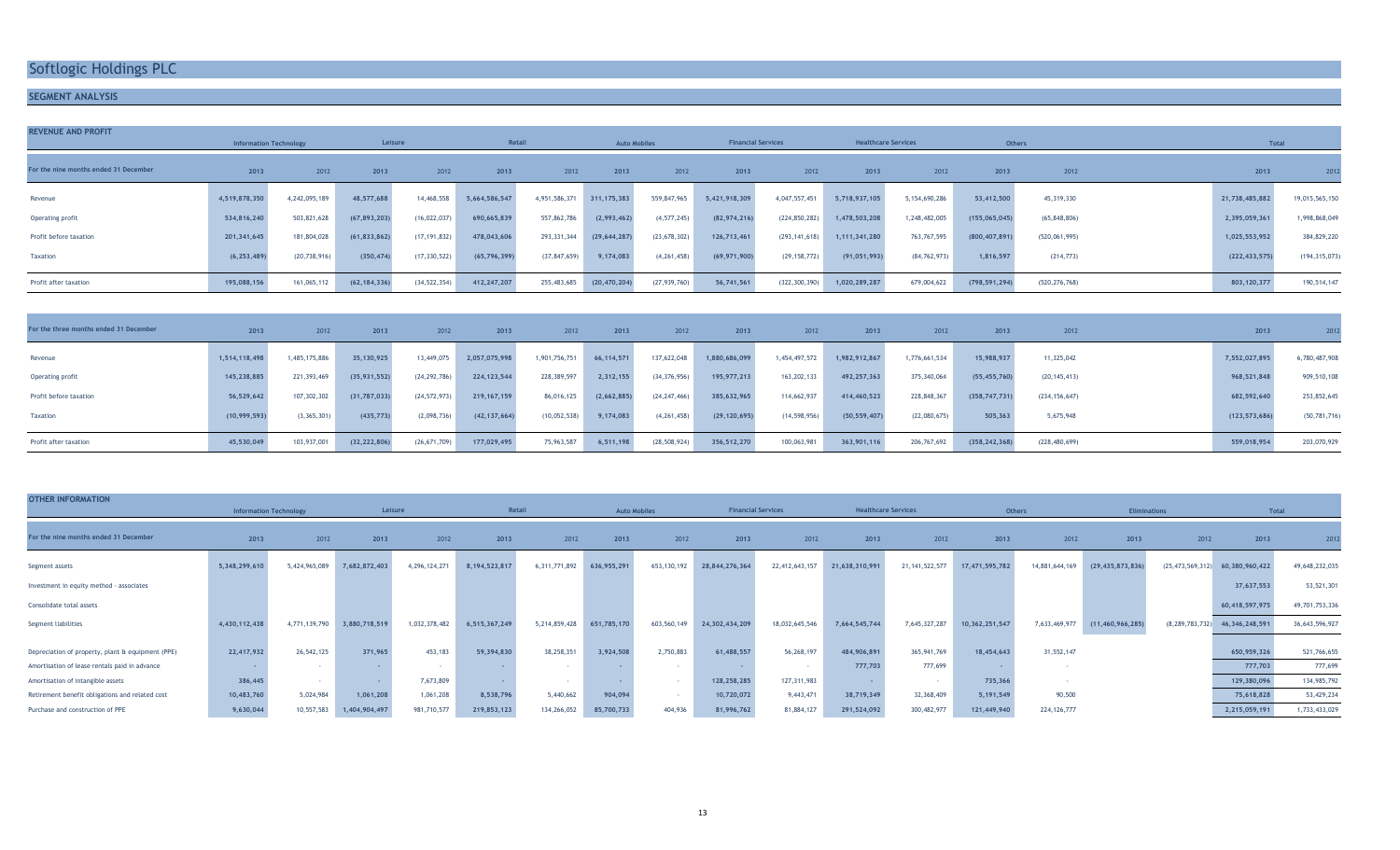### NOTES TO THE FINANCIAL STATEMENTS

### FIRST TIME ADOPTION OF SLFRS/LKAS

### 2.1 Reconciliation of comprehensive income - Income Statement

| For the period ended 31 December 2012         |                       | <b>GROUP</b>                                 |                   |                       | <b>COMPANY</b>                                         |                             |
|-----------------------------------------------|-----------------------|----------------------------------------------|-------------------|-----------------------|--------------------------------------------------------|-----------------------------|
| In Rs.                                        | As per<br><b>SLAS</b> | <b>Effect of transition</b><br>to SLFRS/LKAS | As per SLFRS/LKAS | As per<br><b>SLAS</b> | <b>Effect of</b><br>transition to<br><b>SLFRS/LKAS</b> | As per<br><b>SLFRS/LKAS</b> |
| Revenue                                       | 19,203,117,125        | (187, 551, 975)                              | 19,015,565,150    | 387, 333, 011         | (174, 704, 036)                                        | 212,628,975                 |
| Cost of sales                                 | (12, 897, 911, 770)   | (68, 873, 030)                               | (12,966,784,800)  | (63, 577, 077)        |                                                        | (63, 577, 077)              |
| <b>Gross profit</b>                           | 6,305,205,355         | (256, 425, 005)                              | 6,048,780,350     | 323,755,934           | (174, 704, 036)                                        | 149,051,898                 |
| Dividend income                               | 14,695,926            | (14,695,926)                                 |                   | 20,710,149            |                                                        | 20,710,149                  |
| Other operating income                        | 1,014,142,990         | (584, 601, 171)                              | 429,541,819       | 389,732,786           | (1, 227, 468)                                          | 388,505,318                 |
| Distribution expenses                         | (826, 688, 226)       | (29, 139, 771)                               | (855, 827, 997)   |                       |                                                        |                             |
| Administrative expenses                       | (3, 553, 676, 883)    | (69, 949, 240)                               | (3,623,626,123)   | (119, 429, 551)       | (1,094,383)                                            | (120, 523, 934)             |
| Results from operating activities             | 2,953,679,162         | (954, 811, 113)                              | 1,998,868,049     | 614,769,318           | (177, 025, 887)                                        | 437,743,431                 |
| Finance income                                |                       | 744,090,966                                  | 744,090,966       |                       | 174,704,036                                            | 174,704,036                 |
| Finance expenses                              | (2,091,012,826)       | (278, 075, 003)                              | (2,369,087,829)   | (505, 748, 352)       | ÷                                                      | (505, 748, 352)             |
| Net finance cost                              | (2,091,012,826)       | 466,015,963                                  | (1,624,996,863)   | (505, 748, 352)       | 174,704,036                                            | (331, 044, 316)             |
| Share of profit of equity accounted investees | 11,467,144            | (509, 110)                                   | 10,958,034        |                       |                                                        |                             |
| Profit before tax                             | 874, 133, 480         | (489, 304, 260)                              | 384,829,220       | 109,020,966           | (2, 321, 851)                                          | 106,699,115                 |
| Tax expense                                   | (220, 055, 260)       | 25,740,187                                   | (194, 315, 073)   |                       |                                                        |                             |
| Profit for the period                         | 654,078,220           | (463, 564, 073)                              | 190,514,147       | 109,020,966           | (2, 321, 851)                                          | 106,699,115                 |

#### 2.2 Reconciliation of comprehensive income - Statement of comprehensive income

| For the period ended 31 December 2012                    |             | <b>GROUP</b>                                 | <b>COMPANY</b>    |             |                                                        |                             |
|----------------------------------------------------------|-------------|----------------------------------------------|-------------------|-------------|--------------------------------------------------------|-----------------------------|
| In Rs.                                                   | As per SLAS | <b>Effect of transition</b><br>to SLFRS/LKAS | As per SLFRS/LKAS | As per SLAS | <b>Effect of</b><br>transition to<br><b>SLFRS/LKAS</b> | As per<br><b>SLFRS/LKAS</b> |
| Profit for the period                                    | 654,078,220 | (463, 564, 073)                              | 190,514,147       | 109,020,966 | (2,321,851)                                            | 106,699,115                 |
| Other comprehensive income                               |             |                                              |                   |             |                                                        |                             |
| Currency translation of foreign operations               |             | 7,770,110                                    | 7,770,110         |             |                                                        |                             |
| Revaluation of land and buildings                        |             | 1,678,021,953                                | 1,678,021,953     |             |                                                        |                             |
| Net (loss) / gain on available-for-sale financial assets |             | 245, 247, 951                                | 245, 247, 951     | $\sim$      | (445, 837, 969)                                        | (445, 837, 969)             |
| Tax on other comprehensive income                        |             | (5,888,195)                                  | (5,888,195)       |             |                                                        |                             |
| Other comprehensive income for the period, net of tax    | ٠           | 1,925,151,819                                | 1,925,151,819     | ٠           | (445, 837, 969)                                        | (445, 837, 969)             |
| Total comprehensive income for the period, net of tax    | 654,078,220 | 1,461,587,746                                | 2,115,665,966     | 109,020,966 | (448, 159, 820)                                        | (339, 138, 854)             |

Note : Figures in brackets indicate deductions.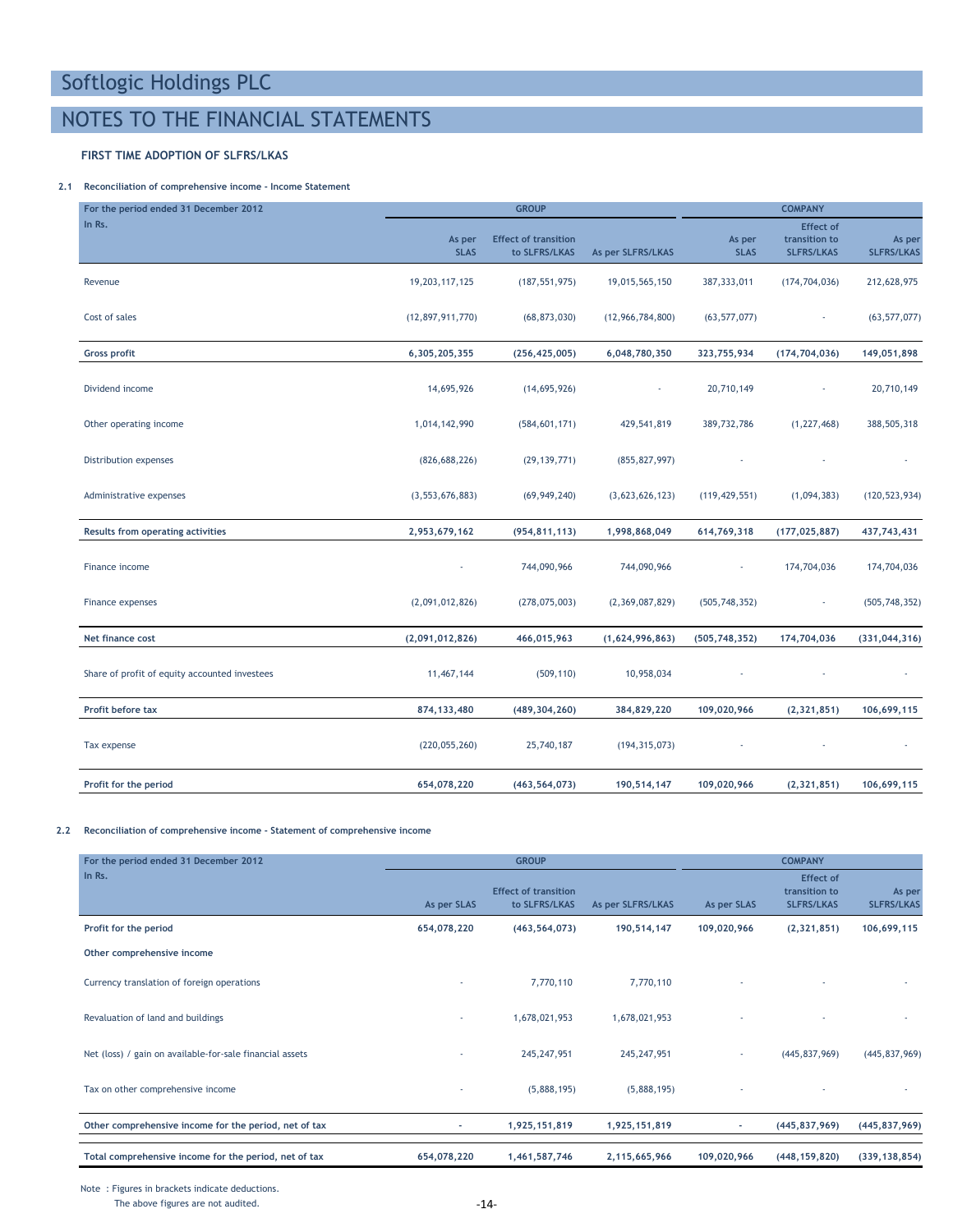### NOTES TO THE FINANCIAL STATEMENTS

### 2.3 Reconciliation of equity - Group / Company Statement of Financial Position

|                                                                       |                             | <b>GROUP</b>                       |                             | <b>COMPANY</b>           |                                    |                             |  |
|-----------------------------------------------------------------------|-----------------------------|------------------------------------|-----------------------------|--------------------------|------------------------------------|-----------------------------|--|
|                                                                       |                             | <b>Effect of</b>                   |                             |                          | <b>Effect of</b>                   |                             |  |
|                                                                       | As per<br><b>SLAS</b>       | transition to<br><b>SLFRS/LKAS</b> | As per<br><b>SLFRS/LKAS</b> | As per<br><b>SLAS</b>    | transition to<br><b>SLFRS/LKAS</b> | As per<br><b>SLFRS/LKAS</b> |  |
| In Rs.<br><b>ASSETS</b>                                               |                             |                                    |                             |                          |                                    |                             |  |
| Non-current assets                                                    |                             |                                    |                             |                          |                                    |                             |  |
| Property, plant and equipment                                         | 13,656,494,128              | 146, 102, 935                      | 13,802,597,063              | 89,946,019               | 47,989,287                         | 137,935,306                 |  |
| Lease rentals paid in advance                                         | 155, 126, 808               | (518, 463)                         | 154,608,345                 |                          | ÷.                                 |                             |  |
| Investment property                                                   | 2,113,736,500               | $\sim$                             | 2,113,736,500               | 333,699,500              |                                    | 333,699,500                 |  |
| Intangible assets                                                     | 8,350,875,185               | (666, 908, 316)                    | 7,683,966,869               |                          |                                    |                             |  |
| Investments in subsidiaries                                           | $\mathcal{L}_{\mathcal{A}}$ | $\sim$                             | ×.                          | 9, 127, 781, 482         | (860, 327, 819)                    | 8, 267, 453, 663            |  |
| Investments in associates                                             | 53, 556, 772                | (35, 471)                          | 53,521,301                  | 11,000,000               | 850,269,014                        | 861,269,014                 |  |
| Other non current financial assets                                    |                             | 4,028,327,300                      | 4,028,327,300               |                          | 138,213,593                        | 138,213,593                 |  |
| Rental receivable on lease assets and hire purchase                   | 3,955,229,402               | 309,079,742                        | 4,264,309,144               |                          |                                    |                             |  |
| Deferred tax asset                                                    | 328,750,269                 | (56, 469, 817)                     | 272,280,452                 |                          |                                    |                             |  |
| Other non current assets                                              | 2,938,471,499               | (2,840,834,314)                    | 97,637,185                  | 131, 173, 915            | (131, 173, 915)                    |                             |  |
|                                                                       | 31,552,240,563              | 918,743,596                        | 32,470,984,159              | 9,693,600,916            | 44,970,160                         | 9,738,571,076               |  |
| <b>Current assets</b>                                                 |                             |                                    |                             |                          |                                    |                             |  |
| Inventories                                                           | 3,340,963,784               | (42,608,127)                       | 3,298,355,657               |                          |                                    |                             |  |
| Trade and other receivables                                           | 5,823,891,413               | (974, 093, 144)                    | 4,849,798,269               | 94,041,453               | (16, 754, 295)                     | 77,287,158                  |  |
| Loans and advances                                                    | 2, 162, 725, 494            | (808, 316, 179)                    | 1,354,409,315               |                          |                                    |                             |  |
| Rental receivable on lease assets and hire purchase                   | 2,499,519,567               | 136,939,106                        | 2,636,458,673               |                          |                                    |                             |  |
| Amounts due from related parties                                      | 112,801,580                 | $\omega$                           | 112,801,580                 | 1,886,448,562            | $\overline{\phantom{a}}$           | 1,886,448,562               |  |
| Other current assets                                                  | $\sim$                      | 1, 147, 292, 071                   | 1, 147, 292, 071            |                          | 16,754,295                         | 16,754,295                  |  |
| Short term investments                                                | 3, 114, 448, 700            | 157,981,131                        | 3,272,429,831               | 96, 362, 499             | ä,                                 | 96, 362, 499                |  |
| Cash in hand and at bank                                              | 559,223,781                 | $\overline{\phantom{a}}$           | 559,223,781                 | 11,484,335               |                                    | 11,484,335                  |  |
|                                                                       | 17,613,574,319              | (382, 805, 142)                    | 17,230,769,177              | 2,088,336,849            | $\overline{\phantom{a}}$           | 2,088,336,849               |  |
| <b>Total Assets</b>                                                   | 49, 165, 814, 882           | 535,938,454                        | 49,701,753,336              | 11,781,937,765           | 44,970,160                         | 11,826,907,925              |  |
|                                                                       |                             |                                    |                             |                          |                                    |                             |  |
| <b>EQUITY AND LIABILITIES</b>                                         |                             |                                    |                             |                          |                                    |                             |  |
| Equity attributable to equity holders of the parent<br>Stated capital | 5,089,000,000               | $\omega$                           | 5,089,000,000               | 5,089,000,000            |                                    | 5,089,000,000               |  |
| Capital reserves                                                      | 1,268,128,581               | (1, 268, 128, 581)                 |                             | $\overline{\phantom{a}}$ |                                    |                             |  |
| Revenue reserves                                                      | 1,454,135,473               | (543, 585, 648)                    | 910,549,825                 | 83,178,092               | 46,541,141                         | 129,719,233                 |  |
| Other components of equity                                            | $\sim$                      | 1,267,703,855                      | 1,267,703,855               | $\sim$                   | (3,019,127)                        | (3,019,127)                 |  |
|                                                                       | 7,811,264,054               | (544, 010, 374)                    | 7,267,253,680               | 5, 172, 178, 092         | 43,522,014                         | 5,215,700,106               |  |
| Non-controlling interest                                              | 5,364,135,934               | 426,766,795                        | 5,790,902,729               |                          | $\sim$                             |                             |  |
| <b>Total equity</b>                                                   | 13, 175, 399, 988           | (117, 243, 579)                    | 13,058,156,409              | 5, 172, 178, 092         | 43,522,014                         | 5,215,700,106               |  |
|                                                                       |                             |                                    |                             |                          |                                    |                             |  |
| Non-current liabilities                                               |                             |                                    |                             |                          |                                    |                             |  |
| <b>Insurance Contract Liabilities</b>                                 | 3,051,518,732               | (147, 173, 980)                    | 2,904,344,752               |                          |                                    |                             |  |
| Interest bearing borrowings                                           | 9,582,231,184               | 105,666,093                        | 9,687,897,277               | 2,386,502,839            |                                    | 2,386,502,839               |  |
| Public deposits                                                       | 1,039,934,979               | 69,513,161                         | 1,109,448,140               |                          |                                    |                             |  |
| Deferred tax liabilities                                              | 308, 345, 272               | (59,686,638)                       | 248,658,634                 |                          |                                    |                             |  |
| Employee benefit liabilities                                          | 352,448,699                 | 11,008,183                         | 363,456,882                 | 13,094,244               |                                    | 13,094,244                  |  |
| Other deferred liabilities                                            | 1,504,819                   | 110,607,995                        | 112, 112, 814               |                          |                                    | ÷                           |  |
|                                                                       | 14,335,983,685              | 89,934,814                         | 14,425,918,499              | 2,399,597,083            | $\overline{\phantom{a}}$           | 2,399,597,083               |  |
| <b>Current liabilities</b>                                            |                             |                                    |                             |                          |                                    |                             |  |
| Trade and other payables                                              | 3,978,111,777               | (400, 463, 499)                    | 3,577,648,278               | 163,709,920              | (106, 694, 937)                    | 57,014,983                  |  |
| Amounts due to related parties                                        | 18, 104, 799                | ٠                                  | 18, 104, 799                | 1,528,999,977            |                                    | 1,528,999,977               |  |
| Income tax liabilities                                                | 251,011,051                 | 11, 146, 764                       | 262, 157, 815               |                          |                                    |                             |  |
| Short term borrowings                                                 | 5,115,689,776               | 44,733,293                         | 5, 160, 423, 069            | 909,589,851              | ä,                                 | 909,589,851                 |  |
| Current portion of interest bearing borrowings                        | 4,935,461,618               | 62,270,913                         | 4,997,732,531               | 1,295,266,932            | $\overline{\phantom{a}}$           | 1,295,266,932               |  |
| Other current liabilities                                             | ٠                           | 291,053,772                        | 291,053,772                 |                          | 108, 143, 083                      | 108, 143, 083               |  |
| Public deposits                                                       | 5,007,318,049               | 554,505,976                        | 5,561,824,025               |                          |                                    |                             |  |
| <b>Bank overdrafts</b>                                                | 2,348,734,139               | ٠                                  | 2,348,734,139               | 312,595,910              | $\sim$                             | 312,595,910                 |  |
|                                                                       | 21,654,431,209              | 563,247,219                        | 22, 217, 678, 428           | 4,210,162,590            | 1,448,146                          | 4,211,610,736               |  |
| Total equity and liabilities                                          | 49, 165, 814, 882           | 535,938,454                        | 49,701,753,336              | 11,781,937,765           | 44,970,160                         | 11,826,907,925              |  |
|                                                                       |                             |                                    |                             |                          |                                    |                             |  |

Note : Figures in brackets indicate deductions.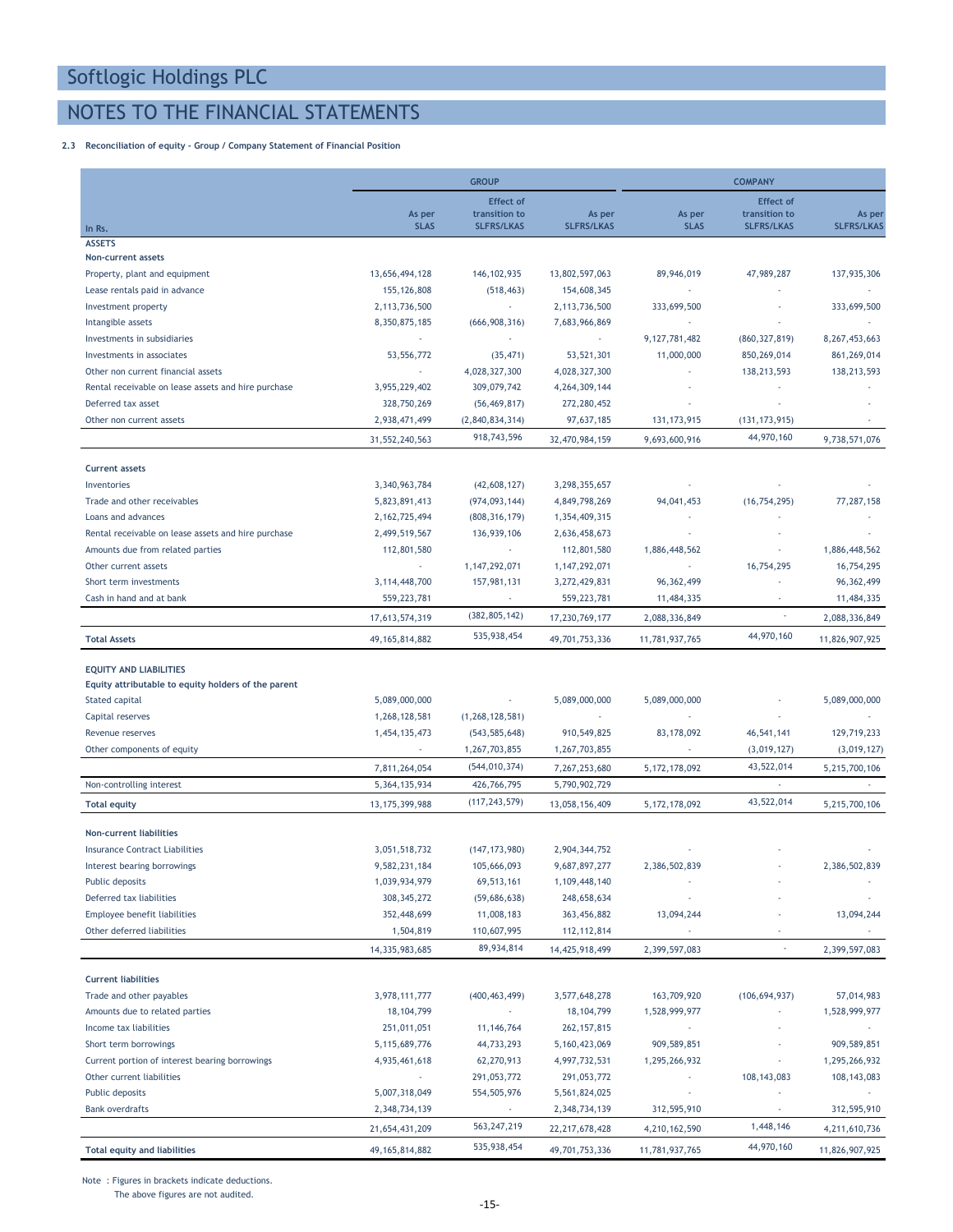### NOTES TO THE FINANCIAL STATEMENTS

### 1. CORPORATE INFORMATION

Softlogic Holdings PLC, is a public limited company incorporated and domiciled in Sri Lanka and listed on the Colombo Stock Exchange.

The interim financial statements of the Group and the Company for the 09 months ended 31 December 2013 were authorised for issue by the Board of directors on 17 February 2014.

### 2. BASIS OF PREPARATION

The interim financial statements have been prepared in compliance with Sri Lanka Accounting Standard LKAS 34 -Interim Financial Reporting. These interim financial statements should be read in conjunction with the annual financial statements for the year ended 31 March 2013.

The presentation and classification of the financial statements of the previous period have been amended, where relevant, for better presentation and to be comparable with those of the current period. The interim financial statements are presented in Sri Lankan Rupees.

### 3. SHARE INFORMATION

#### Public Share Holdings

The percentage of shares held by the public as at 31 December 2013 was 30.27% (as at 31 December 2012 -30.91%)

#### 3.2 Directors' Share Holdings

The number of shares held by the Board of directors are as follows:

| As at                                       | 31-12-2013  |
|---------------------------------------------|-------------|
| A K Pathirage - Chairman/ Managing Director | 349,135,096 |
| H U Gunawardena                             | 57,527,300  |
| R J Perera                                  | 60,836,700  |
| H Kaimal                                    | 64,870,800  |
| R Rasool                                    | Nil         |
| Dr S Selliah                                | 2,000,000   |
| Deshamanya P D Rodrigo                      | Nil         |
| W M P L De Alwis                            | Nil         |
| <b>Total</b>                                | 534,369,896 |
|                                             |             |

#### 3.3 Twenty Largest Shareholders of the Company are as follows:

|              | As at                                                |                     |       |
|--------------|------------------------------------------------------|---------------------|-------|
|              |                                                      | Number of<br>shares | %     |
| $\mathbf{1}$ | Mr. A K Pathirage                                    | 310, 185, 096       | 39.82 |
| 2            | Mr. H K Kaimal                                       | 64,870,800          | 8.33  |
| 3            | Mr. R J Perera                                       | 60,836,700          | 7.81  |
| 4            | Mr. G W D H U Gunawardena                            | 57,527,300          | 7.38  |
| 5            | Commercial Bank of Ceylon PLC/A K Pathirage          | 38,950,000          | 5.00  |
| 6            | Pemberton Asian Opportunities Fund                   | 27,000,000          | 3.47  |
| 7            | Sri Lanka Insurance Corporation Ltd-General Fund     | 15,812,400          | 2.03  |
| 8            | Bank of Ceylon A/C Ceybank Unit Trust                | 11,958,122          | 1.54  |
| 9            | Dr. K M P Karunaratne                                | 10,313,159          | 1.32  |
| 10           | HSBC INTL NOM LTD-SNFE-NTASIAN Discovery Master Fund | 9,900,400           | 1.27  |
| 11           | <b>Employees Provident Fund</b>                      | 7,230,500           | 0.93  |
| 12           | Asian Alliance Insurance PLC - A/C 02 (Life Fund)    | 4,591,702           | 0.59  |
| 13           | Mrs. A Selliah                                       | 4,236,000           | 0.54  |
| 14           | Arunodhaya (Private) Limited                         | 3,950,000           | 0.51  |
| 15           | Arunodhaya Industries (Private) Limited              | 3,950,000           | 0.51  |
| 16           | Arunodhaya Investments (Private) Limited             | 3,950,000           | 0.51  |
| 17           | <b>Bartleet Finance PLC</b>                          | 3,886,000           | 0.50  |
| 18           | Miss. S Subramaniam                                  | 3,800,000           | 0.49  |
| 19           | Mr. V Kailasapillai                                  | 3,800,000           | 0.49  |
| 20           | Mrs. A Kailasapillai                                 | 3,800,000           | 0.49  |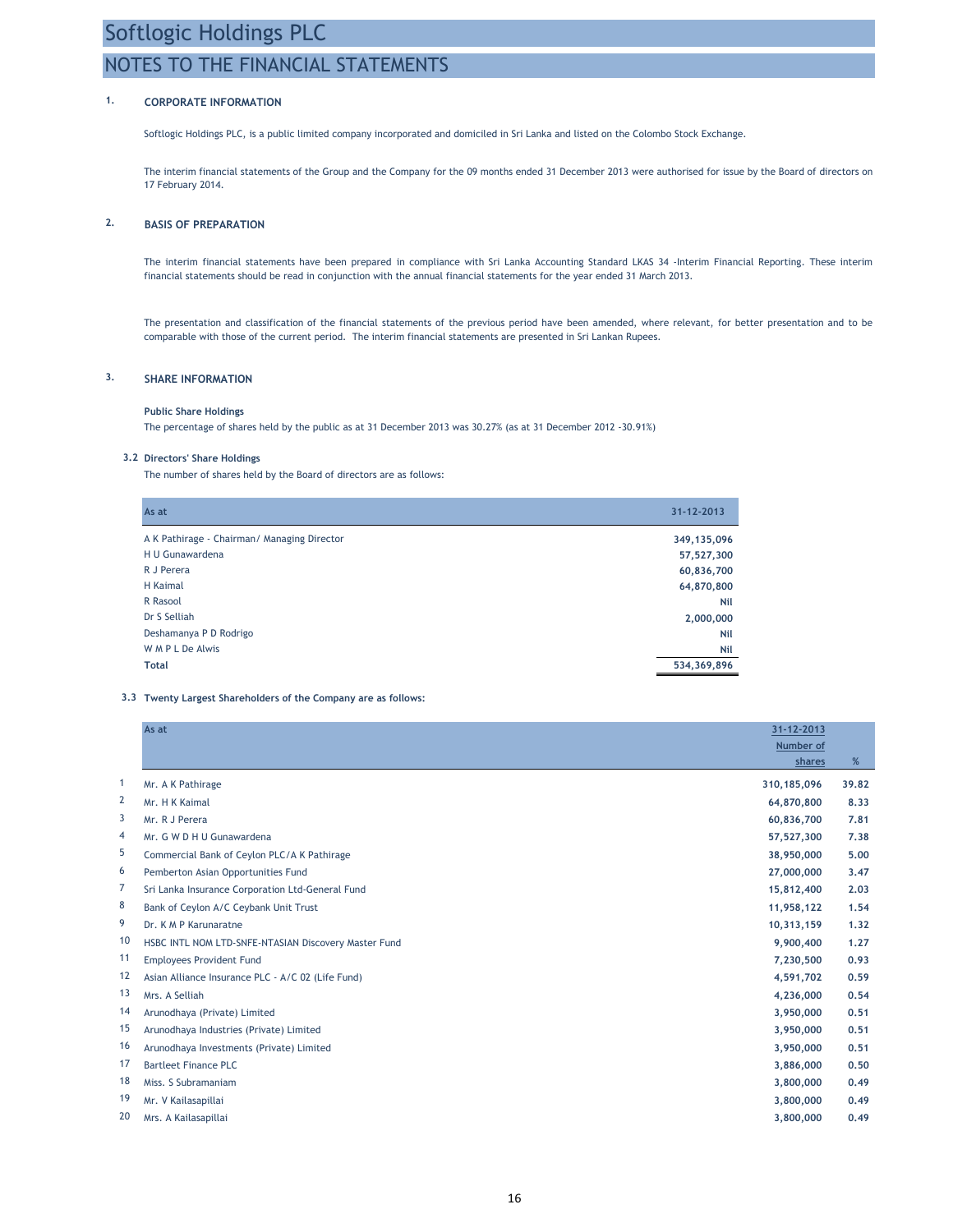### NOTES TO THE FINANCIAL STATEMENTS

#### 3.4 Stated Capital

Stated capital is represented by number of shares in issue as given below;

| As at           | $31 - 12 - 2013$ |
|-----------------|------------------|
| Ordinary shares | 779,000,000      |

#### 3.5 Net Assets per Share

Net assets per share have been calculated, for all periods, based on the number of shares in issue as at 31 December 2013.

4. STATED CAPITAL MOVEMENTS

|                                                                                 | <b>Rs</b>     |
|---------------------------------------------------------------------------------|---------------|
| As at 01 April 2013                                                             | 5,089,000,000 |
| As at 31 December 2013                                                          | 5,089,000,000 |
| 5.<br><b>INVESTOR INFORMATION</b>                                               |               |
| 5.1 Market Value of Shares                                                      | 31-12-2013    |
| The market value of an ordinary share of Softlogic Holdings PLC was as follows. |               |
| Closing price on                                                                | 8.40          |
| Highest price recorded for the three months ending                              | 10.00         |
| Lowest price recorded for the three months ending                               | 8.10          |
| Market Capitalisation (Rs. Mn)                                                  | 6,543.60      |
| 5.2 Ratios                                                                      |               |
| Net assets per share at the period end                                          | 9.48          |
| 5.3 Share Trading information from 01 October 2013 to 31 December 2013          |               |
| Number of shares traded                                                         | 9,919,871     |
| Value of shares traded (Rs.)                                                    | 88, 101, 314  |

#### 6. LISTED DEBENTURES

Details regarding the listed debentures are as follows;

6.1 10,000,000 rated unsecured redeemable debentures at the face value of Rs. 100.00 each with an annual effective interest rate of 16.70% were issued on 09 September 2013 which will be matured on 09 September 2016.

| 6.2 Ratios         | 31-12-2013 |
|--------------------|------------|
| Debt/ equity ratio | 1.90       |
| Quick asset ratio  | 0.70       |
| Interest cover     | 1.60       |

6.3 The Listed Debentures were not traded during the three month period from 01 October 2013 to 31 December 2013. Therefore, Highest Traded Price, Lowest Traded Price, Interest Yield and Yield to Maturity of trade as at 31 December 2013 were not available.

#### 7. CONTINGENCIES, CAPITAL AND OTHER COMMITMENTS

#### 7.1 CONTINGENT LIABILITIES

There were no significant contingent liabilities as at the date of the statement of financial position other than what is disclosed below, which require adjustments to or disclosures in the financial statements.

Pending litigations against Asiri Hospital Holdings PLC and Asiri Hospitals Matara (Pvt) Ltd with a maximum liability of Rs. 43 Mn and Rs. 51 Mn respectively exist as at the balance sheet date. Although there can be no assurance, the directors believe, based on the information currently available, that the ultimate resolution of such legal procedures would not likely to have a material adverse effect on the results of operations, financial position or liquidity of the group. Accordingly no provision for any liability has been made in these financial statements.

#### 7.2 CAPITAL COMMITMENTS

As at 31 December 2013, the group had capital commitments contracted but not provided in the financial statements amounting to Rs. 2,440 Mn (31 December 2012 - 2,950 Mn).

#### 8. POST BALANCE SHEET EVENTS

There were no significant events subsequent to the date of the statement of financial position, which require disclosure in the interim financial statements other than the following.

On 06th February 2013, Asiri Hospital Holdings PLC (AHHP) acquired 37.34% (80,336,379 shares) stake of Central Hospital Limited (CHL) held by John Keells Holdings PLC (24.61%), Union Assurance PLC (2.73%) and Aureos South Asia Fund LLC (10.00%) for a total consideration of Rs. 2,410 Mn. Subsequent to the acquisition of 80,336,379 ordinary shares of CHL, AHHP holds 55.60% of the issued and paid up ordinary share capital of CHL and Asiri Central Hospitals PLC, which is a subsidiary of the AHHP holds 74,500,000 shares (34.63%) in the CHL. After the acquisition, the effective holding in CHL by Softlogic Holdings PLC increased to 45.67% from 26.72%.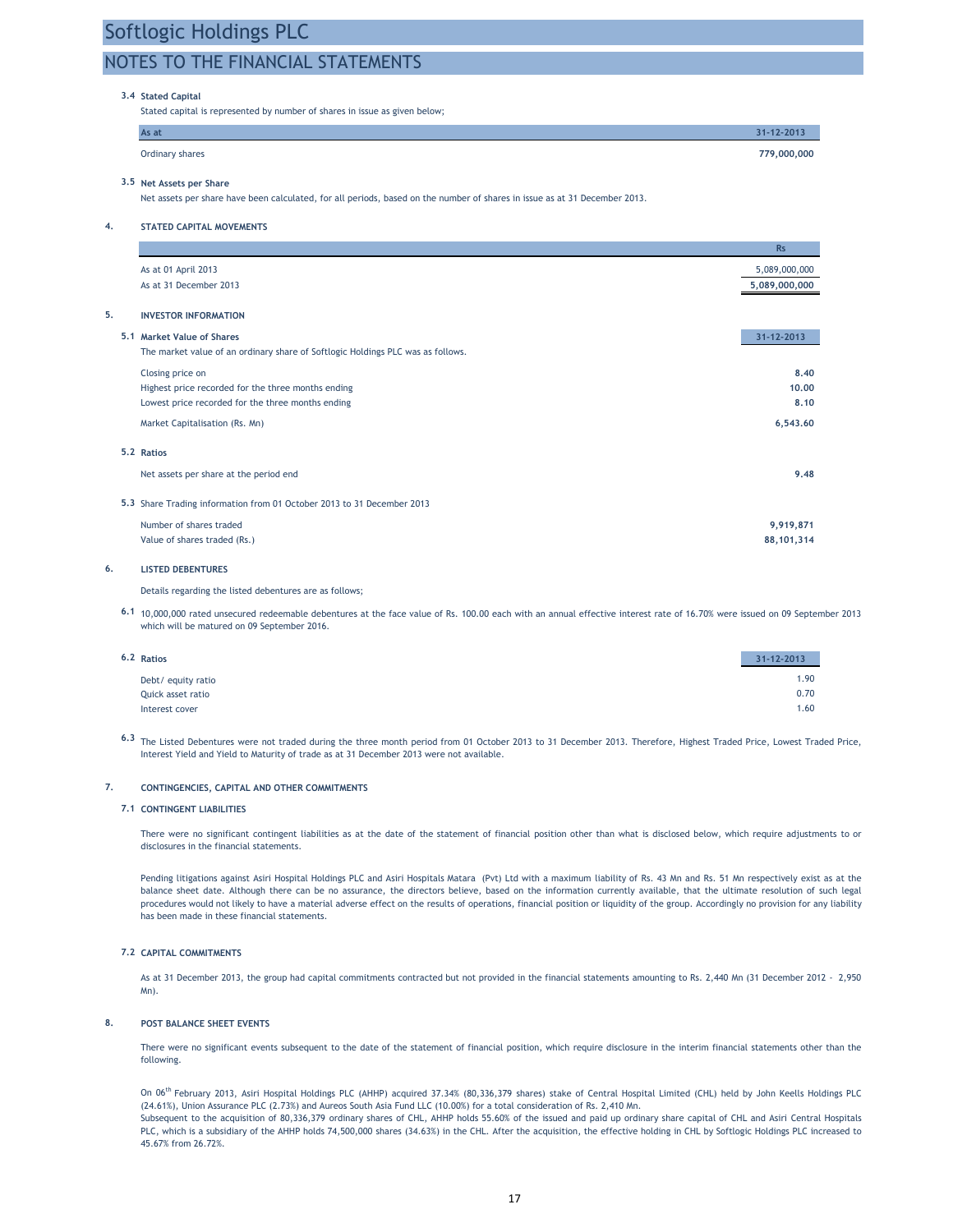## NOTES TO THE FINANCIAL STATEMENTS

### 9. RELATED PARTY TRANSACTIONS

|                                                           |                                                       | Group                                                 |                                                       | Company                                               |  |  |
|-----------------------------------------------------------|-------------------------------------------------------|-------------------------------------------------------|-------------------------------------------------------|-------------------------------------------------------|--|--|
|                                                           | <b>Unaudited</b><br>09 months to<br>31-12-2013<br>Rs. | <b>Unaudited</b><br>09 months to<br>31-12-2012<br>Rs. | <b>Unaudited</b><br>09 months to<br>31-12-2013<br>Rs. | <b>Unaudited</b><br>09 months to<br>31-12-2012<br>Rs. |  |  |
| <b>Transactions with related parties</b>                  |                                                       |                                                       |                                                       |                                                       |  |  |
| <b>Subsidiaries</b>                                       |                                                       |                                                       |                                                       |                                                       |  |  |
| (Purchases)/ sales of goods                               |                                                       | ä,                                                    | (2,608,783)                                           | (1, 226, 195)                                         |  |  |
| (Receiving) / rendering of services                       |                                                       | ٠                                                     | 250,080,475                                           | 186, 162, 225                                         |  |  |
| (Purchases) / sale of property plant & equipment          |                                                       | ÷,                                                    | (6,031,198)                                           | (4, 423, 055)                                         |  |  |
| Loans given                                               |                                                       | ä,                                                    | 2,575,405,000                                         | 125,700,000                                           |  |  |
| Interest received / (paid)                                |                                                       | L,                                                    | 215,648,401                                           | 151, 114, 769                                         |  |  |
| Rent received / (paid)                                    |                                                       | ä,                                                    | 12,595,000                                            | 15,337,000                                            |  |  |
| Dividend received                                         |                                                       |                                                       | 6,158,131                                             | 345,234                                               |  |  |
| Guarantees given/ (obtained)                              |                                                       | ٠                                                     | 1,260,100,000                                         | 992,600,000                                           |  |  |
|                                                           |                                                       |                                                       |                                                       |                                                       |  |  |
| <b>Associates</b>                                         |                                                       |                                                       |                                                       |                                                       |  |  |
| (Purchases) / sale of property plant & equipment          | 24,604,579                                            | 9,678,014                                             |                                                       |                                                       |  |  |
| (Receiving) / rendering of services                       | 9,251,635                                             | 10,967,223                                            | 8,676,000                                             | 10,229,750                                            |  |  |
| Dividend received                                         | 27,000,000                                            | 19,800,000                                            | 27,000,000                                            | 19,800,000                                            |  |  |
|                                                           |                                                       |                                                       |                                                       |                                                       |  |  |
| Key management personnel                                  |                                                       |                                                       |                                                       |                                                       |  |  |
| (Receiving) / rendering of services                       |                                                       |                                                       |                                                       |                                                       |  |  |
|                                                           |                                                       |                                                       |                                                       |                                                       |  |  |
| Close family members of KMP                               |                                                       |                                                       |                                                       |                                                       |  |  |
| (Receiving) / rendering of services                       |                                                       | $\overline{\phantom{a}}$                              |                                                       |                                                       |  |  |
| Companies controlled / jointly controlled / significantly |                                                       |                                                       |                                                       |                                                       |  |  |
| influenced by KMP and their close family members          |                                                       |                                                       |                                                       |                                                       |  |  |
| (Purchases) / sales of goods                              | 37, 245, 777                                          | 11,592,285                                            |                                                       |                                                       |  |  |
| (Receiving) / rendering of services                       | (9,396,029)                                           |                                                       | (9, 396, 029)                                         |                                                       |  |  |
| Loans (repayments) / obtained                             | (35,780,099)                                          | (473, 878, 501)                                       |                                                       |                                                       |  |  |
| Interest (paid) / received                                | (11, 513, 111)                                        | (51,615,489)                                          |                                                       |                                                       |  |  |
| Dividend (paid)/ received                                 | 75,747,497                                            |                                                       |                                                       |                                                       |  |  |
|                                                           |                                                       |                                                       |                                                       |                                                       |  |  |
| Post employment benefit plan                              |                                                       |                                                       |                                                       |                                                       |  |  |
| Contributions to the provident fund                       | 8,591,107                                             | 6,546,900                                             | 1,552,500                                             | 1,350,000                                             |  |  |